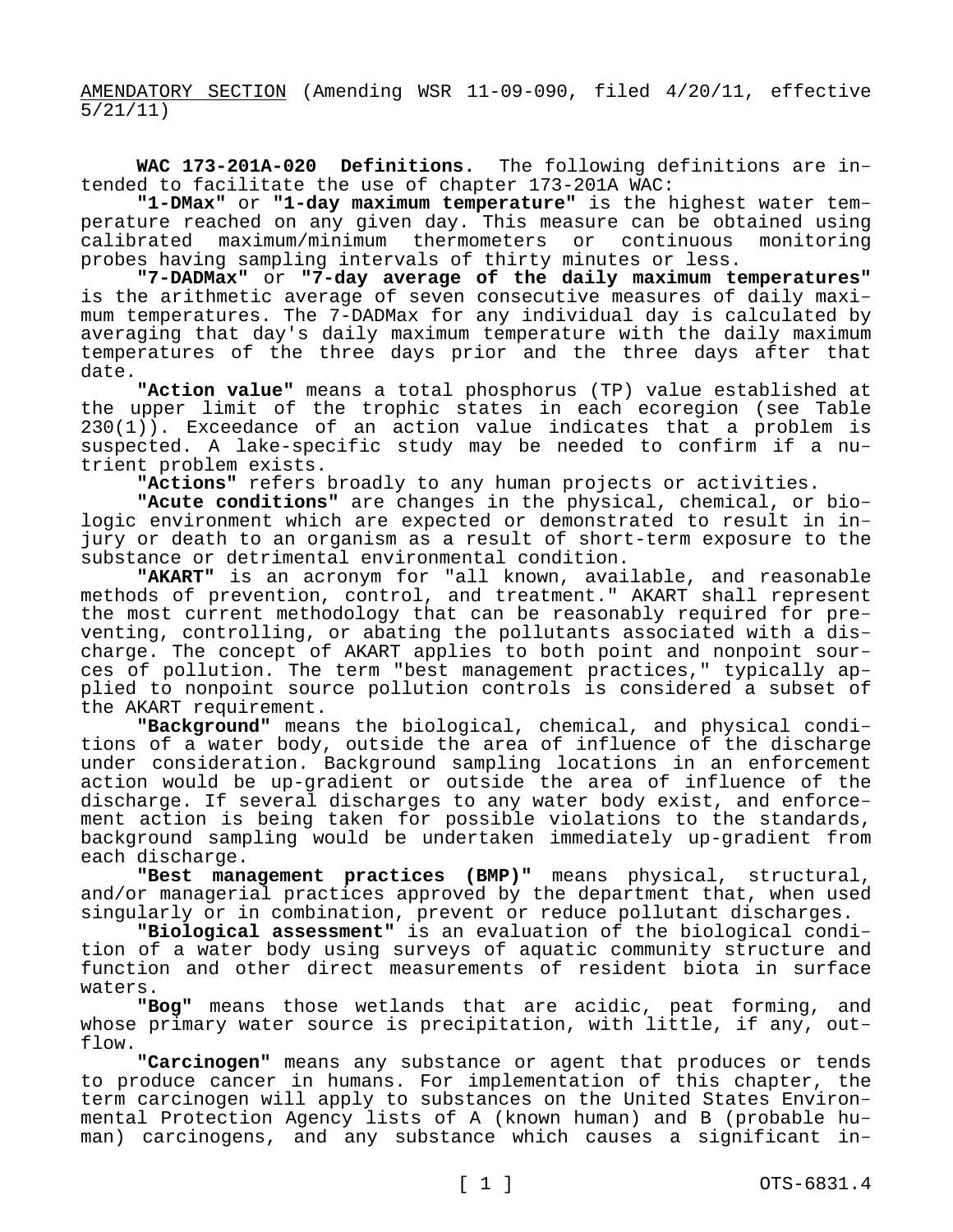creased incidence of benign or malignant tumors in a single, well conducted animal bioassay, consistent with the weight of evidence approach specified in the United States Environmental Protection Agency's Guidelines for Carcinogenic Risk Assessment as set forth in 51 FR 33992 et seq. as presently published or as subsequently amended or republished.

**"Chronic conditions"** are changes in the physical, chemical, or biologic environment which are expected or demonstrated to result in injury or death to an organism as a result of repeated or constant exposure over an extended period of time to a substance or detrimental environmental condition.

**"Combined sewer overflow (CSO) treatment plant"** is a facility that provides at-site treatment as provided for in chapter 173-245 WAC. A CSO treatment plant is a specific facility identified in a department-approved CSO reduction plan (long-term control plan) that is designed, operated and controlled by a municipal utility to capture and treat excess combined sanitary sewage and storm water from a combined sewer system.

**"Compliance schedule"** or **"schedule of compliance"** is a schedule of remedial measures included in a permit or an order, including an enforceable sequence of interim requirements (for example, actions, operations, or milestone events) leading to compliance with an effluent limit, other prohibition, or standard.

**"Created wetlands"** means those wetlands intentionally created from nonwetland sites to produce or replace natural wetland habitat.

**"Critical condition"** is when the physical, chemical, and biological characteristics of the receiving water environment interact with the effluent to produce the greatest potential adverse impact on aquatic biota and existing or designated water uses. For steady-state discharges to riverine systems the critical condition may be assumed to be equal to the 7Q10 flow event unless determined otherwise by the department.

**"Damage to the ecosystem"** means any demonstrated or predicted stress to aquatic or terrestrial organisms or communities of organisms which the department reasonably concludes may interfere in the health or survival success or natural structure of such populations. This stress may be due to, but is not limited to, alteration in habitat or changes in water temperature, chemistry, or turbidity, and shall consider the potential build up of discharge constituents or temporal increases in habitat alteration which may create such stress in the long term.

**"Department"** means the state of Washington department of ecology.

**"Designated uses"** are those uses specified in this chapter for each water body or segment, regardless of whether or not the uses are currently attained.

**"Director"** means the director of the state of Washington department of ecology.

**"Drainage ditch"** means that portion of a designed and constructed conveyance system that serves the purpose of transporting surplus water; this may include natural water courses or channels incorporated in the system design, but does not include the area adjacent to the water course or channel.

**"Ecoregions"** are defined using EPAs *Ecoregions of the Pacific Northwest* Document No. 600/3-86/033 July 1986 by Omernik and Gallant.

**"Enterococci"** refers to a subgroup of fecal streptococci that includes *S. faecalis, S. faecium, S. gallinarum,* and *S. avium*. The en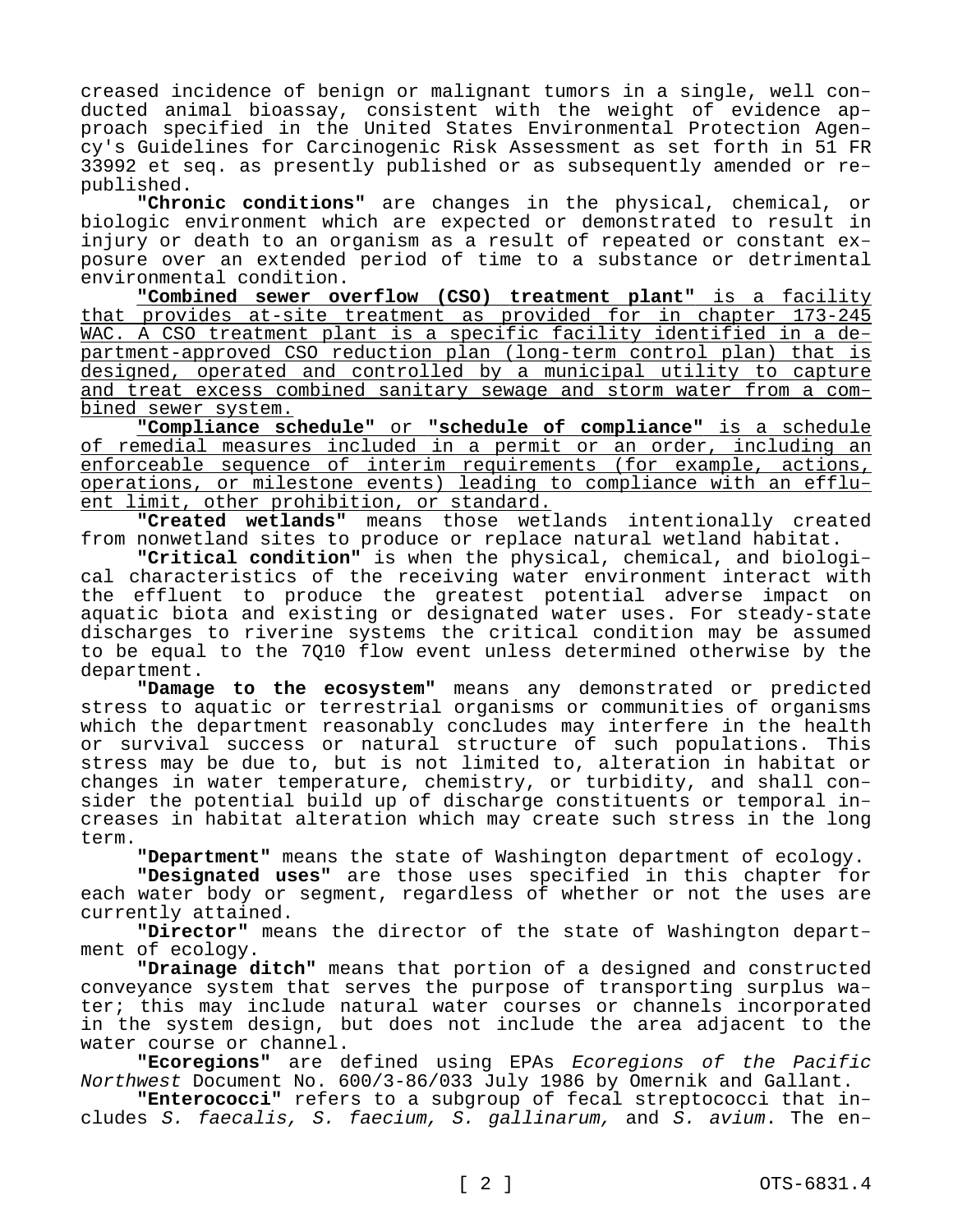terococci are differentiated from other streptococci by their ability to grow in 6.5% sodium chloride, at pH 9.6, and at 10°C and 45°C.

**"***E. coli***"** or **"***Escherichia coli***"** is an aerobic and facultative gram negative nonspore forming rod shaped bacterium that can grow at 44.5 degrees Celsius that is ortho-nitrophenyl-B-D-galactopyranoside (ONPG) positive and Methylumbelliferyl glucuronide (MUG) positive.

**"Existing uses"** means those uses actually attained in fresh or marine waters on or after November 28, 1975, whether or not they are designated uses. Introduced species that are not native to Washington, and put-and-take fisheries comprised of nonself-replicating introduced native species, do not need to receive full support as an existing use.

**"Extraordinary primary contact"** means waters providing extraordinary protection against waterborne disease or that serve as tributaries to extraordinary quality shellfish harvesting areas.

**"Fecal coliform"** means that portion of the coliform group which is present in the intestinal tracts and feces of warm-blooded animals as detected by the product of acid or gas from lactose in a suitable culture medium within twenty-four hours at 44.5 plus or minus 0.2 degrees Celsius.

**"Geometric mean"** means either the nth root of a product of n factors, or the antilogarithm of the arithmetic mean of the logarithms of the individual sample values.

**"Ground water exchange"** means the discharge and recharge of ground water to a surface water. Discharge is inflow from an aquifer, seeps or springs that increases the available supply of surface water. Recharge is outflow downgradient to an aquifer or downstream to surface water for base flow maintenance. Exchange may include ground water discharge in one season followed by recharge later in the year.

**"Hardness"** means a measure of the calcium and magnesium salts present in water. For purposes of this chapter, hardness is measured in milligrams per liter and expressed as calcium carbonate  $(CaCO<sub>3</sub>)$ .

**"Intake credit"** is a procedure for establishing effluent limits that take into account the amount of a pollutant that is present in waters of the state, at the time water is removed from the body of water by the discharger or other facility supplying the discharger with intake water.

**"Irrigation ditch"** means that portion of a designed and constructed conveyance system that serves the purpose of transporting irrigation water from its supply source to its place of use; this may include natural water courses or channels incorporated in the system design, but does not include the area adjacent to the water course or channel.

**"Lakes"** shall be distinguished from riverine systems as being water bodies, including reservoirs, with a mean detention time of greater than fifteen days.

**"Lake-specific study"** means a study intended to quantify existing nutrient concentrations, determine existing characteristic uses for lake class waters, and potential lake uses. The study determines how to protect these uses and if any uses are lost or impaired because of nutrients, algae, or aquatic plants. An appropriate study must recommend a criterion for total phosphorus (TP), total nitrogen (TN) in µg/l, or other nutrient that impairs characteristic uses by causing excessive algae blooms or aquatic plant growth.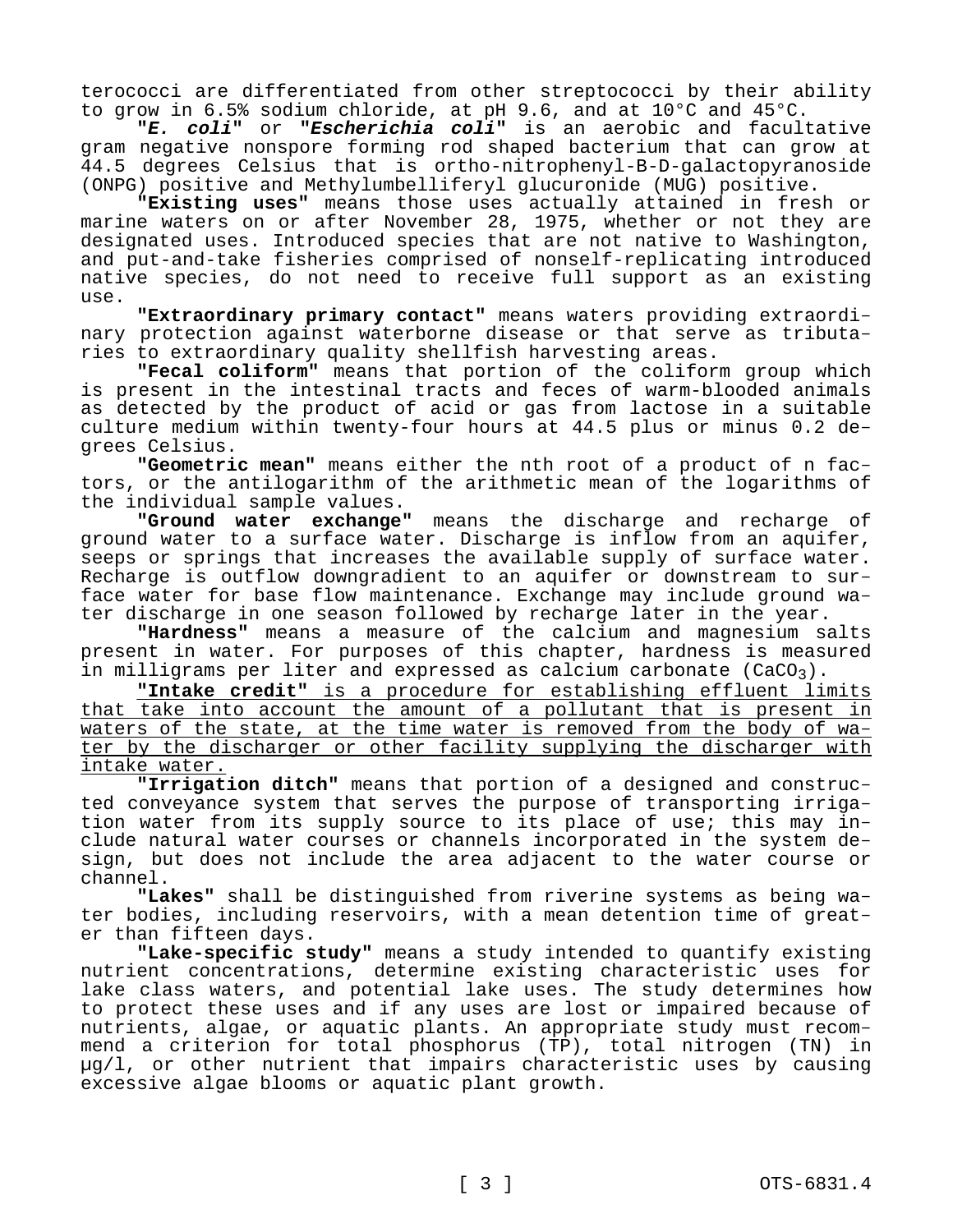**"Mean detention time"** means the time obtained by dividing a reservoir's mean annual minimum total storage by the thirty-day ten-year low-flow from the reservoir.

**"Migration or translocation"** means any natural movement of an organism or community of organisms from one locality to another locality.

**"Mixing zone"** means that portion of a water body adjacent to an effluent outfall where mixing results in the dilution of the effluent with the receiving water. Water quality criteria may be exceeded in a mixing zone as conditioned and provided for in WAC 173-201A-400.

**"Natural conditions"** or **"natural background levels"** means surface water quality that was present before any human-caused pollution. When estimating natural conditions in the headwaters of a disturbed watershed it may be necessary to use the less disturbed conditions of a neighboring or similar watershed as a reference condition. (See also WAC 173-201A-260(1).)

**"New or expanded actions"** mean human actions that occur or are regulated for the first time, or human actions expanded such that they result in an increase in pollution, after July 1, 2003, for the purpose of applying this chapter only.

**"Nonpoint source"** means pollution that enters any waters of the state from any dispersed land-based or water-based activities including, but not limited to, atmospheric deposition; surface water runoff from agricultural lands, urban areas, or forest lands; subsurface or underground sources; or discharges from boats or marine vessels not otherwise regulated under the National Pollutant Discharge Elimination System program.

**"Permit"** means a document issued pursuant to chapter 90.48 RCW specifying the waste treatment and control requirements and waste discharge conditions.

**"pH"** means the negative logarithm of the hydrogen ion concentration.

**"Pollution"** means such contamination, or other alteration of the physical, chemical, or biological properties, of any waters of the state, including change in temperature, taste, color, turbidity, or odor of the waters, or such discharge of any liquid, gaseous, solid, radioactive, or other substance into any waters of the state as will or is likely to create a nuisance or render such waters harmful, detrimental, or injurious to the public health, safety, or welfare, or to domestic, commercial, industrial, agricultural, recreational, or other legitimate beneficial uses, or to livestock, wild animals, birds, fish, or other aquatic life.

**"Primary contact recreation"** means activities where a person would have direct contact with water to the point of complete submergence including, but not limited to, skin diving, swimming, and water skiing.

**"Secondary contact recreation"** means activities where a person's water contact would be limited (e.g., wading or fishing) to the extent that bacterial infections of eyes, ears, respiratory or digestive systems, or urogenital areas would normally be avoided.

**"Shoreline stabilization"** means the anchoring of soil at the water's edge, or in shallow water, by fibrous plant root complexes; this may include long-term accretion of sediment or peat, along with shoreline progradation in such areas.

**"Storm water"** means that portion of precipitation that does not naturally percolate into the ground or evaporate, but flows via overland flow, interflow, pipes, and other features of a storm water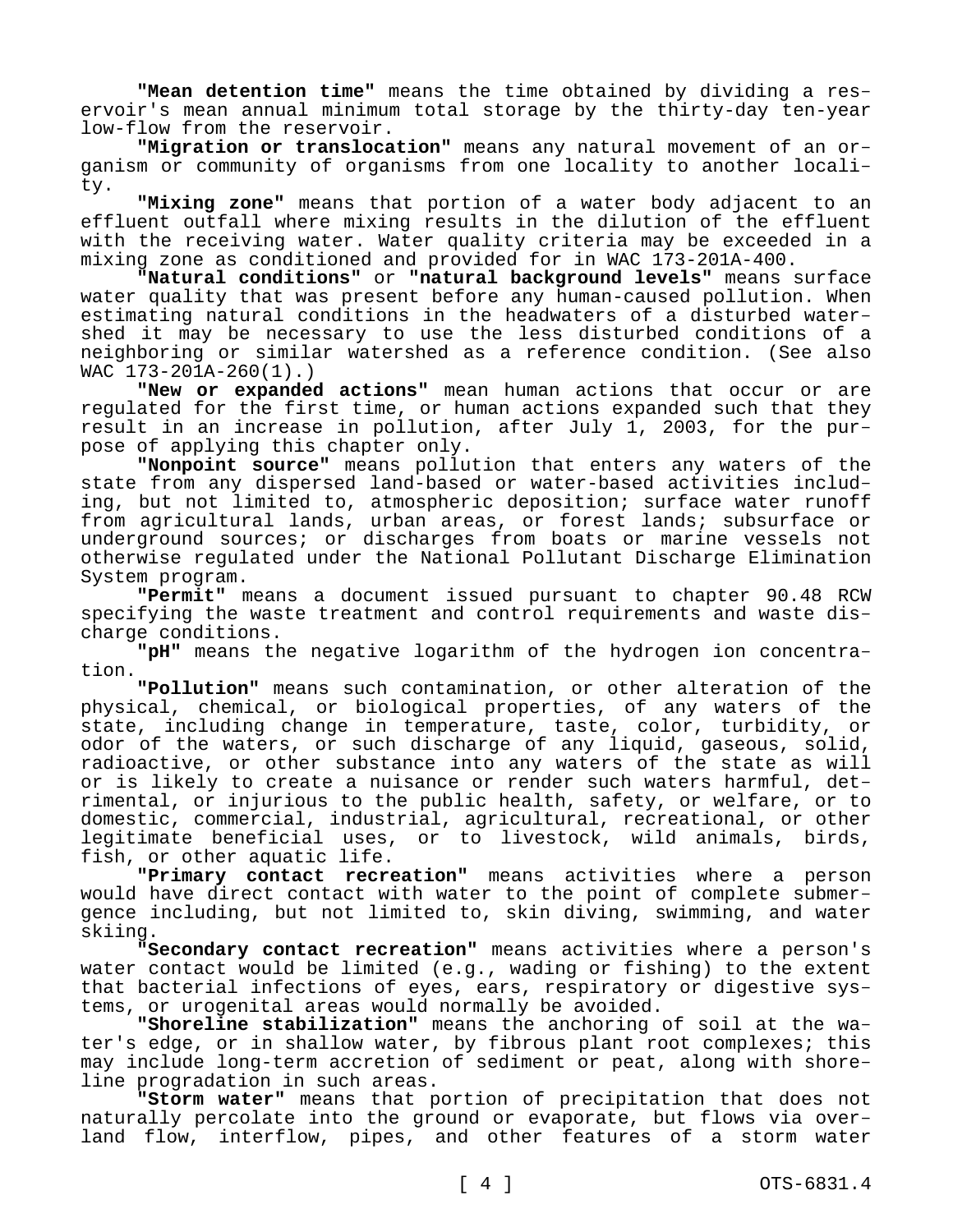drainage system into a defined surface water body, or a constructed infiltration facility.

**"Storm water attenuation"** means the process by which peak flows from precipitation are reduced and runoff velocities are slowed as a result of passing through a surface water body.

**"Surface waters of the state"** includes lakes, rivers, ponds, streams, inland waters, saltwaters, wetlands and all other surface waters and water courses within the jurisdiction of the state of Washington.

**"Temperature"** means water temperature expressed in degrees Celsius (°C).

**"Treatment wetlands"** means those wetlands intentionally constructed on nonwetland sites and managed for the primary purpose of wastewater or storm water treatment. Treatment wetlands are considered part of a collection and treatment system, and generally are not subject to the criteria of this chapter.

**"Trophic state"** means a classification of the productivity of a lake ecosystem. Lake productivity depends on the amount of biologically available nutrients in water and sediments and may be based on total phosphorus (TP). Secchi depth and chlorophyll-a measurements may be used to improve the trophic state classification of a lake. Trophic states used in this rule include, from least to most nutrient rich, ultra-oligotrophic, oligotrophic, lower mesotrophic, upper mesotrophic, and eutrophic.

**"Turbidity"** means the clarity of water expressed as nephelometric turbidity units (NTU) and measured with a calibrated turbidimeter.

**"Upwelling"** means the natural process along Washington's Pacific Coast where the summer prevailing northerly winds produce a seaward transport of surface water. Cold, deeper more saline waters rich in nutrients and low in dissolved oxygen, rise to replace the surface water. The cold oxygen deficient water enters Puget Sound and other coastal estuaries at depth where it displaces the existing deep water and eventually rises to replace the surface water. Such surface water replacement results in an overall increase in salinity and nutrients accompanied by a depression in dissolved oxygen. Localized upwelling of the deeper water of Puget Sound can occur year-round under influence of tidal currents, winds, and geomorphic features.

**"USEPA"** means the United States Environmental Protection Agency.

**"Variance"** is a time-limited designated use and criterion as defined in 40 C.F.R. 131.3, and must be adopted by rule.

**"Wetlands"** means areas that are inundated or saturated by surface water or ground water at a frequency and duration sufficient to support, and that under normal circumstances do support, a prevalence of vegetation typically adapted for life in saturated soil conditions. Wetlands generally include swamps, marshes, bogs, and similar areas. Wetlands do not include those artificial wetlands intentionally created from nonwetland sites( $(\tau)$ ) including, but not limited to, irrigation and drainage ditches, grass-lined swales, canals, detention facilities, wastewater treatment facilities, farm ponds, and landscape amenities, or those wetlands created after July 1, 1990, that were unintentionally created as a result of the construction of a road, street, or highway. Wetlands may include those artificial wetlands intentionally created from nonwetland areas to mitigate the conversion of wetlands. (Water bodies not included in the definition of wetlands as well as those mentioned in the definition are still waters of the state.)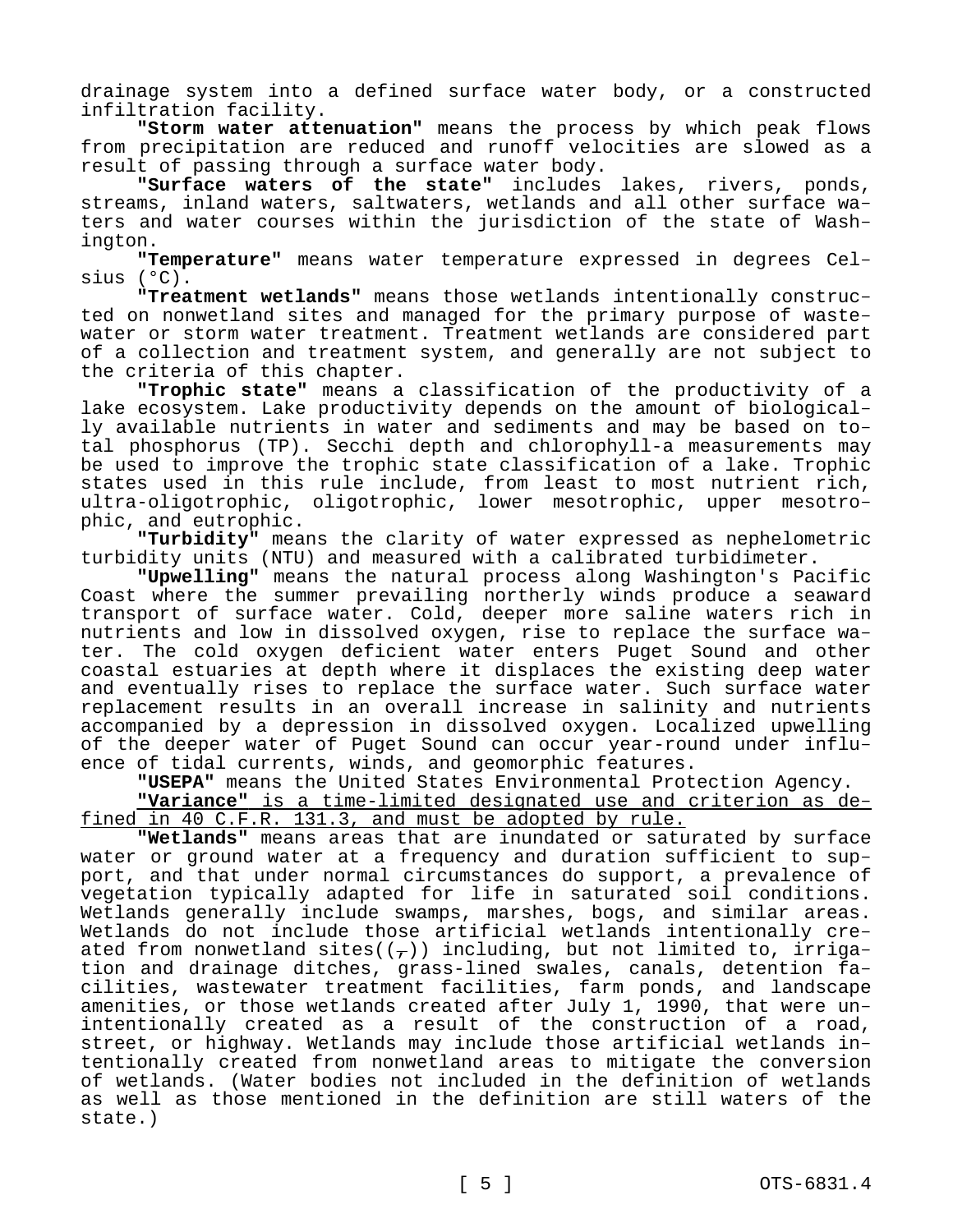**"Wildlife habitat"** means waters of the state used by, or that directly or indirectly provide food support to, fish, other aquatic life, and wildlife for any life history stage or activity.

AMENDATORY SECTION (Amending WSR 11-09-090, filed 4/20/11, effective 5/21/11)

**WAC 173-201A-240 Toxic substances.** (1) Toxic substances shall not be introduced above natural background levels in waters of the state which have the potential either singularly or cumulatively to adversely affect characteristic water uses, cause acute or chronic toxicity to the most sensitive biota dependent upon those waters, or adversely affect public health, as determined by the department.

(2) The department shall employ or require chemical testing, acute and chronic toxicity testing, and biological assessments, as appropriate, to evaluate compliance with subsection (1) of this section and to ensure that aquatic communities and the existing and designated uses of waters are being fully protected.

(3) USEPA Quality Criteria for Water, 1986, as revised, shall be used in the use and interpretation of the values listed in subsection (5) of this section.

(4) Concentrations of toxic, and other substances with toxic propensities not listed in Table 240 of this section shall be determined in consideration of USEPA Quality Criteria for Water, 1986, and as revised, and other relevant information as appropriate.

(5) The following criteria, found in Table  $240((\frac{4}{3}))$ , shall be applied to all surface waters of the state of Washington ((for the protection of aquatic life)). Values are µg/L for all substances except ammonia and chloride which are mg/L, and asbestos which is million fibers/L.

(a) **Aquatic life protection**. The department may revise the ((following)) criteria in Table 240 for aquatic life on a statewide or water body-specific basis as needed to protect aquatic life occurring in waters of the state and to increase the technical accuracy of the criteria being applied. The department shall formally adopt any appropriate revised criteria as part of this chapter in accordance with the provisions established in chapter 34.05 RCW, the Administrative Procedure Act. The department shall ensure there are early opportunities for public review and comment on proposals to develop revised criteria. ((Values are ug/L for all substances except Ammonia and Chloride which are  $mq/L:$ ))

(b) **Human health protection.** The following provisions apply to the human health criteria in Table 240. All waters shall maintain a level of water quality when entering downstream waters that provides for the attainment and maintenance of the water quality standards of those downstream waters, including the waters of another state. The human health criteria in the tables were calculated using a fish consumption rate of 175 g/day. Criteria for carcinogenic substances were calculated using a cancer risk level equal to one-in-one-million, or as otherwise specified in this chapter. The human health criteria calculations and variables include chronic durations of exposure up to seventy years. All human health criteria for metals are for total metal concentrations, unless otherwise noted. Dischargers have the obligation to reduce toxics in discharges through the use of AKART.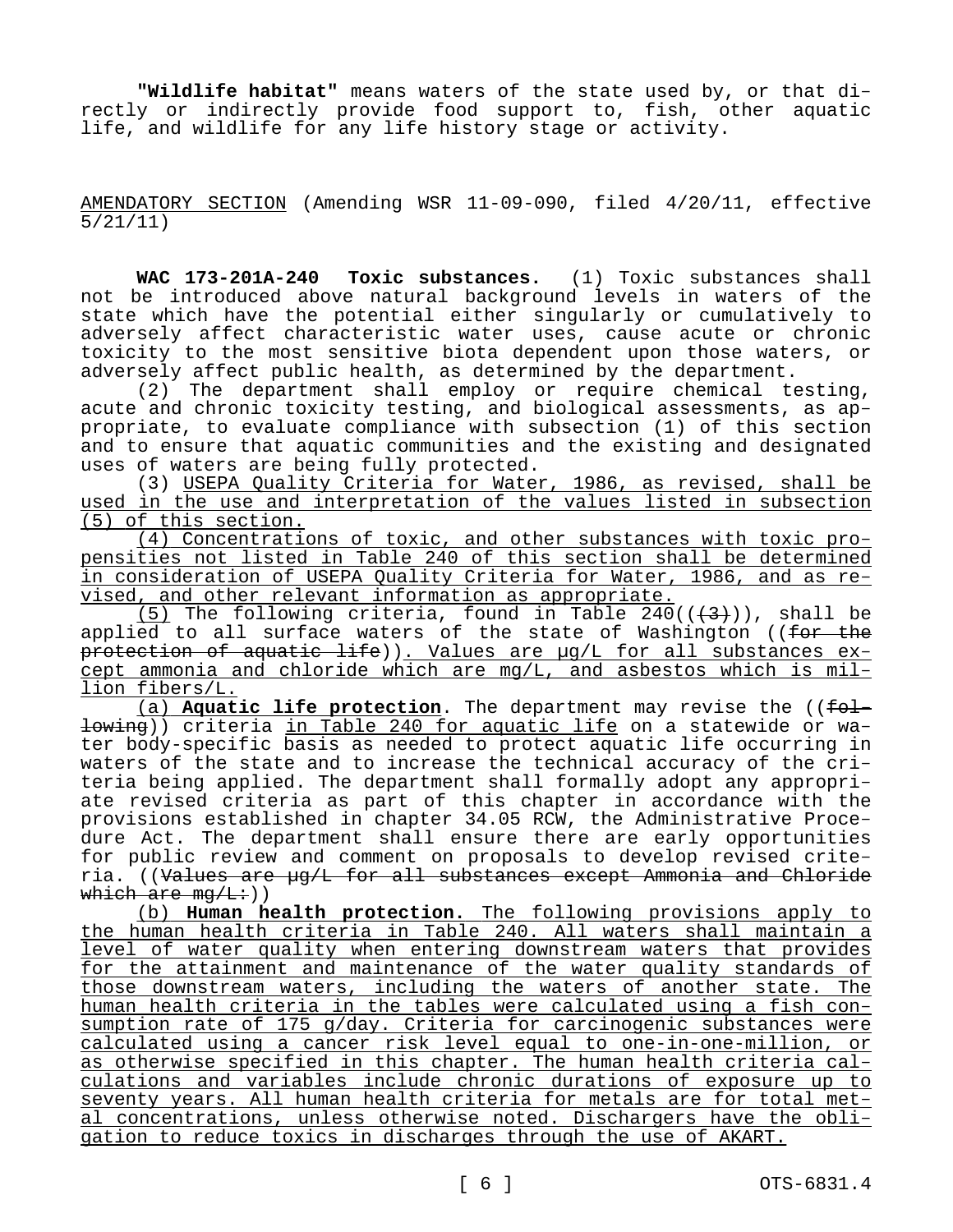## Table  $240((\frac{43}{}))$ Toxics Substances Criteria

|                                         | Freshwater                     |                             | <b>Marine Water</b>  |                                 |  |
|-----------------------------------------|--------------------------------|-----------------------------|----------------------|---------------------------------|--|
| ((Substance                             | Acute                          | Chronie                     | Acute                | Chronie                         |  |
| Aldrin/Dieldrin e                       | 2.5a                           | 0.0019 <sub>b</sub>         | 0.71a                | 0.0019 <sub>b</sub>             |  |
| Ammonia (un-ionized NH3) hh             | f.e                            | g,d                         | 0.233h,e             | 0.035h,d                        |  |
| Arsenie dd                              | 360.0e                         | 190.0d                      | 69.0e, H             | 36.0d, ee, H                    |  |
| Cadmium dd                              | i.e                            | j,d                         | 42.0e                | 9.3d                            |  |
| Chlordane                               | 2.4a                           | 0.0043 <sub>b</sub>         | 0.09a                | 0.004 <sub>b</sub>              |  |
| Chloride (Dissolved) k                  | 860.0h,e                       | 230.0h,d                    |                      |                                 |  |
| Chlorine (Total Residual)               | 49.0e                          | $+1.0d$                     | 13.0e                | 7.5d                            |  |
| Chlorpyrifos                            | 0.083e                         | 0.041d                      | 0.011e               | 0.0056d                         |  |
| Chromium (Hex) dd                       | 15.0e, l, ii                   | $10.0d, \mathrm{jj}$        | 1,100.0e,1,11        | 50.0d, H                        |  |
| Chromium (Tri) gg                       | m,e                            | <del>n,d</del>              |                      |                                 |  |
| Copper dd                               | $\Theta$ <sub>,</sub> $\Theta$ | p,d                         | 4.8e, H              | 3.1d, H                         |  |
| Cyanide ee                              | 22.0e                          | 5.2d                        | $1.0e$ , mm          | <del>d,mm</del>                 |  |
| <b>DDT</b> (and metabolites)            | 4.1a                           | 0.001 <sub>b</sub>          | 0.13a                | 0.001 <sub>b</sub>              |  |
| Dieldrin/Aldrin e                       | 2.5a                           | 0.0019 <sub>b</sub>         | 0.71a                | 0.0019 <sub>b</sub>             |  |
| Endosulfan                              | 0.22a                          | 0.056 <sub>b</sub>          | 0.034a               | 0.0087 <sub>b</sub>             |  |
| Endrin                                  | 0.18a                          | 0.0023b                     | 0.037a               | 0.0023b                         |  |
| Heptachlor                              | 0.52a                          | 0.0038 <sub>b</sub>         | 0.053a               | 0.0036 <sub>b</sub>             |  |
| Hexachloroeyelohexane (Lindane)         | 2.0a                           | 0.08 <sub>b</sub>           | 0.16a                |                                 |  |
| Lead dd                                 | q, e                           | r <del>.d</del>             | 210.0e, H            | 8.1d, H                         |  |
| Mereury s                               | 2.1e, kk, dd                   | 0.012d, ff                  | 1.8c, H, dd          | 0.025d, ff                      |  |
| Nickel dd                               | t.e                            | $\mathbf{u}$ , $\mathbf{d}$ | 74.0e, H             | 8.2d, H                         |  |
| Parathion                               | 0.065e                         | 0.013d                      |                      |                                 |  |
| Pentachlorophenol (PCP)                 | ₩,e                            | <del>v,d</del>              | 13.0e                | 7.9d                            |  |
| <b>Polychlorinated Biphenyls (PCBs)</b> | 2.0 <sub>b</sub>               | 0.014 <sub>b</sub>          | 40.0 <sub>b</sub>    | 0.030 <sub>b</sub>              |  |
| Selenium                                | 20.0e,ff                       | 5.0d, ff                    | 290e, H, dd          | $71.0d$ ,<br><del>x,ll,dd</del> |  |
| Silver dd                               | y, a                           |                             | 4.9a,H               |                                 |  |
| <b>Toxaphene</b>                        | 0.73c,z                        | 0.0002d                     | $0.21e$ <sub>z</sub> | 0.0002d                         |  |
| Zine dd                                 | a.e.                           | $b$ , $d$                   | 90.0e, H             | 81.0d, H                        |  |

Notes to Table  $240(3)+)$ 

|                          | Chemical<br><b>Abstracts</b> |                                                    | <b>Aquatic Life</b> | Criteria - Freshwater |                   | <b>Aquatic Life Criteria -</b><br><b>Marine Water</b> | for Consumption of:         | Human Health Criteria    |
|--------------------------|------------------------------|----------------------------------------------------|---------------------|-----------------------|-------------------|-------------------------------------------------------|-----------------------------|--------------------------|
| <b>Compound/Chemical</b> | <b>Service</b><br>$(CAS)$ #  | Category                                           | Acute               | <b>Chronic</b>        | Acute             | <b>Chronic</b>                                        | Water &<br><b>Organisms</b> | <b>Organisms</b><br>Only |
| <b>Metals:</b>           |                              |                                                    |                     |                       |                   |                                                       |                             |                          |
| Antimony                 | 7440360                      | Metals, cyanide,<br>and total phenols              |                     |                       |                   |                                                       | 12                          | 180                      |
| Arsenic                  | 7440382                      | Metals, cyanide,<br>and total phenols              | 360.0<br>(c, dd)    | 190.0<br>(d, dd)      | 69.0<br>(c,ll,dd) | 36.0<br>(d, cc, ll, dd)                               | $\frac{10}{(A)}$            | $\frac{10}{(A)}$         |
| Asbestos                 | 1332214                      | Toxic pollutants<br>and<br>hazardous<br>substances |                     |                       |                   |                                                       | 7,000,000<br>fibers/ $L(C)$ |                          |
| Beryllium                | 7440417                      | Metals, cyanide,<br>and total phenols              |                     |                       |                   |                                                       |                             |                          |
| Cadmium                  | 7440439                      | Metals, cyanide,<br>and total phenols              | (I, c, dd)          | (I, c, dd)            | 42.0<br>(c, dd)   | 9.3<br>(d, dd)                                        |                             |                          |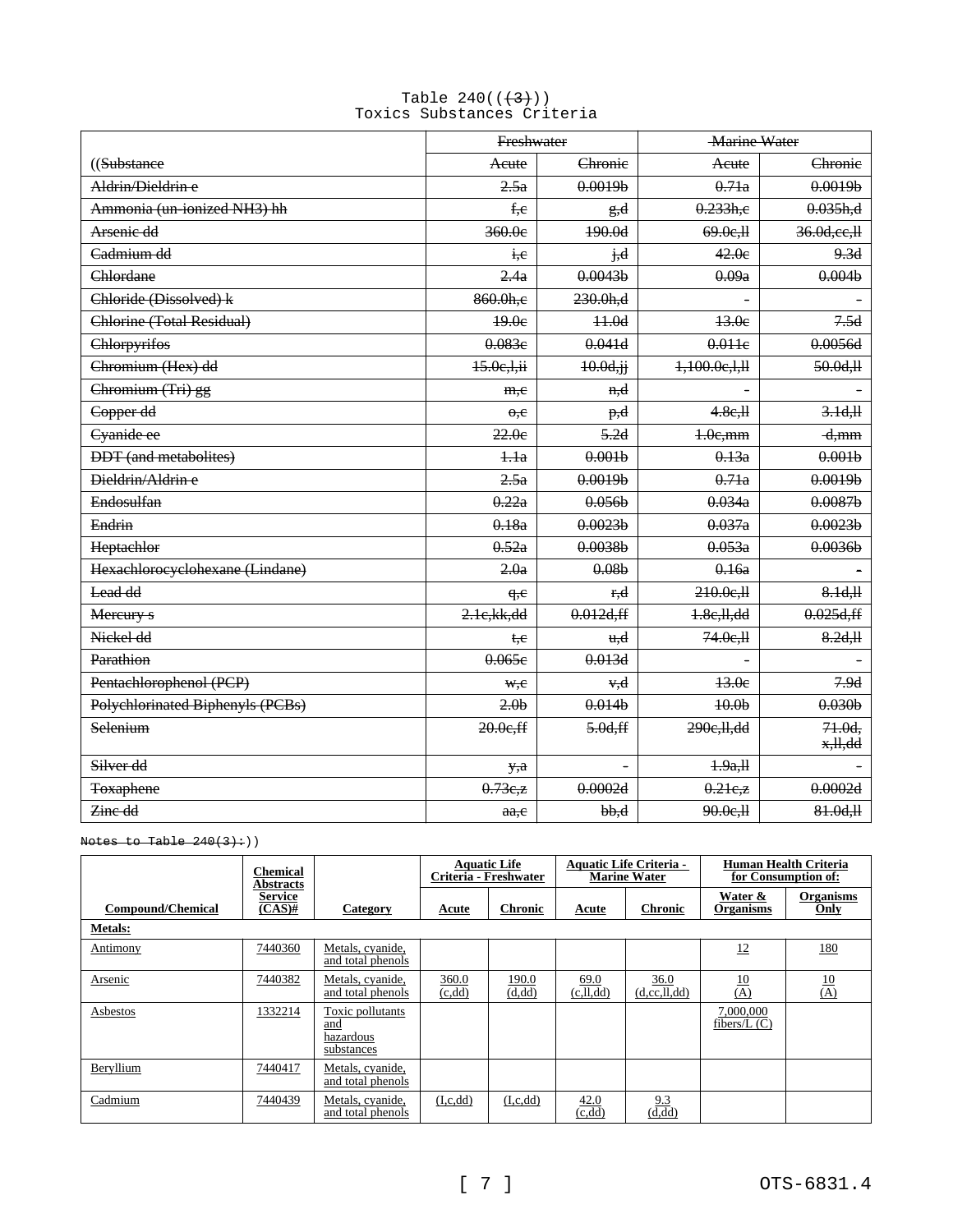|                                                         | <b>Chemical</b><br><b>Abstracts</b> |                                       |                                                       | <b>Aquatic Life</b><br>Criteria - Freshwater |                                     | <b>Aquatic Life Criteria -</b><br><b>Marine Water</b> |                             | <b>Human Health Criteria</b><br>for Consumption of: |
|---------------------------------------------------------|-------------------------------------|---------------------------------------|-------------------------------------------------------|----------------------------------------------|-------------------------------------|-------------------------------------------------------|-----------------------------|-----------------------------------------------------|
| <b>Compound/Chemical</b>                                | <b>Service</b><br>$(CAS)$ #         | Category                              | Acute                                                 | <b>Chronic</b>                               | Acute                               | <b>Chronic</b>                                        | Water &<br><b>Organisms</b> | <b>Organisms</b><br>Only                            |
| Chromium (III)                                          | 16065831                            | Metals, cyanide,<br>and total phenols | (m,c,gg)                                              | (n,d,gg)                                     |                                     |                                                       |                             |                                                     |
| Chromium (VI)                                           | 18540299                            | Metals, cyanide,<br>and total phenols | 15.0<br>$(c,\overline{l},\overline{i},\overline{d}d)$ | 10.0<br>(d, jj, dd)                          | 1,100.0<br>$\overline{(c,l,l1,dd)}$ | 50.0<br>(d,ll,dd)                                     |                             |                                                     |
| Copper                                                  | 7440508                             | Metals, cyanide,<br>and total phenols | (o,c,dd)                                              | (p,d,dd)                                     | 4.8<br>$(c,\overline{ll,dd})$       | 3.1<br>(d,ll,dd)                                      | 1,300<br>(C)                |                                                     |
| Lead                                                    | 7439921                             | Metals, cvanide,<br>and total phenols | (q, c, dd)                                            | (r,d,dd)                                     | 210.0<br>(c,ll,dd)                  | 8.1<br>$(d,\overline{l},dd)$                          |                             |                                                     |
| Mercury                                                 | 7439976                             | Metals, cvanide,<br>and total phenols | 2.1<br>(c, kk, dd)                                    | 0.012<br>(d, ff, s)                          | 1.8<br>(c,ll,dd)                    | 0.025<br>(d, ff, s)                                   | (G)                         | (G)                                                 |
| Methylmercury                                           | 22967926                            | Nonconventional                       |                                                       |                                              |                                     |                                                       |                             |                                                     |
| Nickel                                                  | 7440020                             | Metals, cyanide,<br>and total phenols | (t, c, dd)                                            | (u,d,dd)                                     | 74.0<br>(c,ll,dd)                   | 8.2<br>$(d,\overline{dl},dd)$                         | 150                         | 190                                                 |
| Selenium                                                | 7782492                             | Metals, cyanide,<br>and total phenols | 20.0<br>(c, ff)                                       | 5.0<br>$\overline{d,ff}$                     | 290<br>$(c,\overline{ll,dd})$       | 71.0<br>(d, x, ll, dd)                                | 120                         | 480                                                 |
| Silver                                                  | 7440224                             | Metals, cvanide.<br>and total phenols | (y, a, dd)                                            |                                              | 1.9<br>$(a,\overline{11},dd)$       |                                                       |                             |                                                     |
| Thallium                                                | 7440280                             | Metals, cyanide,<br>and total phenols |                                                       |                                              |                                     |                                                       | 0.24                        | 0.27                                                |
| Zinc                                                    | 7440666                             | Metals, cyanide,<br>and total phenols | (aa,c,dd)                                             | (bb,d,dd)                                    | 90.0<br>$(c,\overline{ll,dd})$      | 81.0<br>(d,ll,dd)                                     | 2,300                       | 2,900                                               |
| Other chemicals:                                        |                                     |                                       |                                                       |                                              |                                     |                                                       |                             |                                                     |
| 1,1,1-Trichloroethane                                   | 71556                               | Volatile                              |                                                       |                                              |                                     |                                                       | 47,000                      | 160,000                                             |
| 1,1,2,2-Tetrachloroethane                               | 79345                               | Volatile                              |                                                       |                                              |                                     |                                                       | 0.12<br>(B)                 | 0.46<br>(B)                                         |
| 1,1,2-Trichloroethane                                   | 79005                               | Volatile                              |                                                       |                                              |                                     |                                                       | 0.44<br>(B)                 | 1.8<br>(B)                                          |
| 1,1-Dichloroethane                                      | 75343                               | Volatile                              |                                                       |                                              |                                     |                                                       |                             |                                                     |
| 1,1-Dichloroethylene                                    | 75354                               | Volatile                              |                                                       |                                              |                                     |                                                       | 1200                        | 4100                                                |
| 1,2,4-Trichlorobenzene                                  | 120821                              | Base/neutral<br>compounds             |                                                       |                                              |                                     |                                                       | 0.12<br>(B)                 | 0.14<br>(B)                                         |
| 1,2-Dichlorobenzene                                     | 95501                               | Volatile                              |                                                       |                                              |                                     |                                                       | 2000                        | 2500                                                |
| 1,2-Dichloroethane                                      | 107062                              | Volatile                              |                                                       |                                              |                                     |                                                       | 9.3<br>(B)                  | 120<br>(B)                                          |
| 1,2-Dichloropropane                                     | 78875                               | Volatile                              |                                                       |                                              |                                     |                                                       | 0.71<br>(B)                 | 3.1<br>(B)                                          |
| 1,3-Dichloropropene                                     | 542756                              | Volatile                              |                                                       |                                              |                                     |                                                       | 0.24<br>(B)                 | $\frac{2}{(\overline{B})}$                          |
| 1,2-Diphenylhydrazine                                   | 122667                              | Base/neutral<br>compounds             |                                                       |                                              |                                     |                                                       | 0.015<br>(B)                | 0.023<br>(B)                                        |
| 1,2-Trans-Dichloroethylene                              | 156605                              | Volatile                              |                                                       |                                              |                                     |                                                       | 600                         | 5,800                                               |
| 1,3-Dichlorobenzene                                     | 541731                              | Volatile                              |                                                       |                                              |                                     |                                                       | 13                          | 16                                                  |
| 1,4-Dichlorobenzene                                     | 106467                              | Volatile                              |                                                       |                                              |                                     |                                                       | 460                         | 580                                                 |
| 2,3,7,8-TCDD (Dioxin)                                   | 1746016                             | Dioxin                                |                                                       |                                              |                                     |                                                       | 0.000000064                 | 0.000000064                                         |
| 2,4,6-Trichlorophenol                                   | 88062                               | Acid compounds                        |                                                       |                                              |                                     |                                                       | 0.25<br>(B)                 | 0.28<br>(B)                                         |
| 2,4-Dichlorophenol                                      | 120832                              | Acid compounds                        |                                                       |                                              |                                     |                                                       | 25                          | $\overline{34}$                                     |
| 2,4-Dimethylphenol                                      | 105679                              | Acid compounds                        |                                                       |                                              |                                     |                                                       | 85                          | 97                                                  |
| 2,4-Dinitrophenol                                       | 51285                               | Acid compounds                        |                                                       |                                              |                                     |                                                       | 60                          | 610                                                 |
| 2,4-Dinitrotoluene                                      | 121142                              | Base/neutral<br>compounds             |                                                       |                                              |                                     |                                                       | 0.039<br>(B)                | 0.18<br>(B)                                         |
| 2,6-Dinitrotoluene                                      | 606202                              | Base/neutral<br>compounds             |                                                       |                                              |                                     |                                                       |                             |                                                     |
| 2-Chloroethyvinyl Ether                                 | 110758                              | Volatile                              |                                                       |                                              |                                     |                                                       |                             |                                                     |
| 2-Chloronaphthalene                                     | 91587                               | Base/neutral<br>compounds             |                                                       |                                              |                                     |                                                       | 170                         | 180                                                 |
| 2-Chlorophenol                                          | 95578                               | Acid compounds                        |                                                       |                                              |                                     |                                                       | 15                          | 17                                                  |
| 2-Methyl-4,6-Dinitrophenol<br>$(4,6$ -dinitro-o-cresol) | 534521                              | Acid compounds                        |                                                       |                                              |                                     |                                                       | 7.1                         | 25                                                  |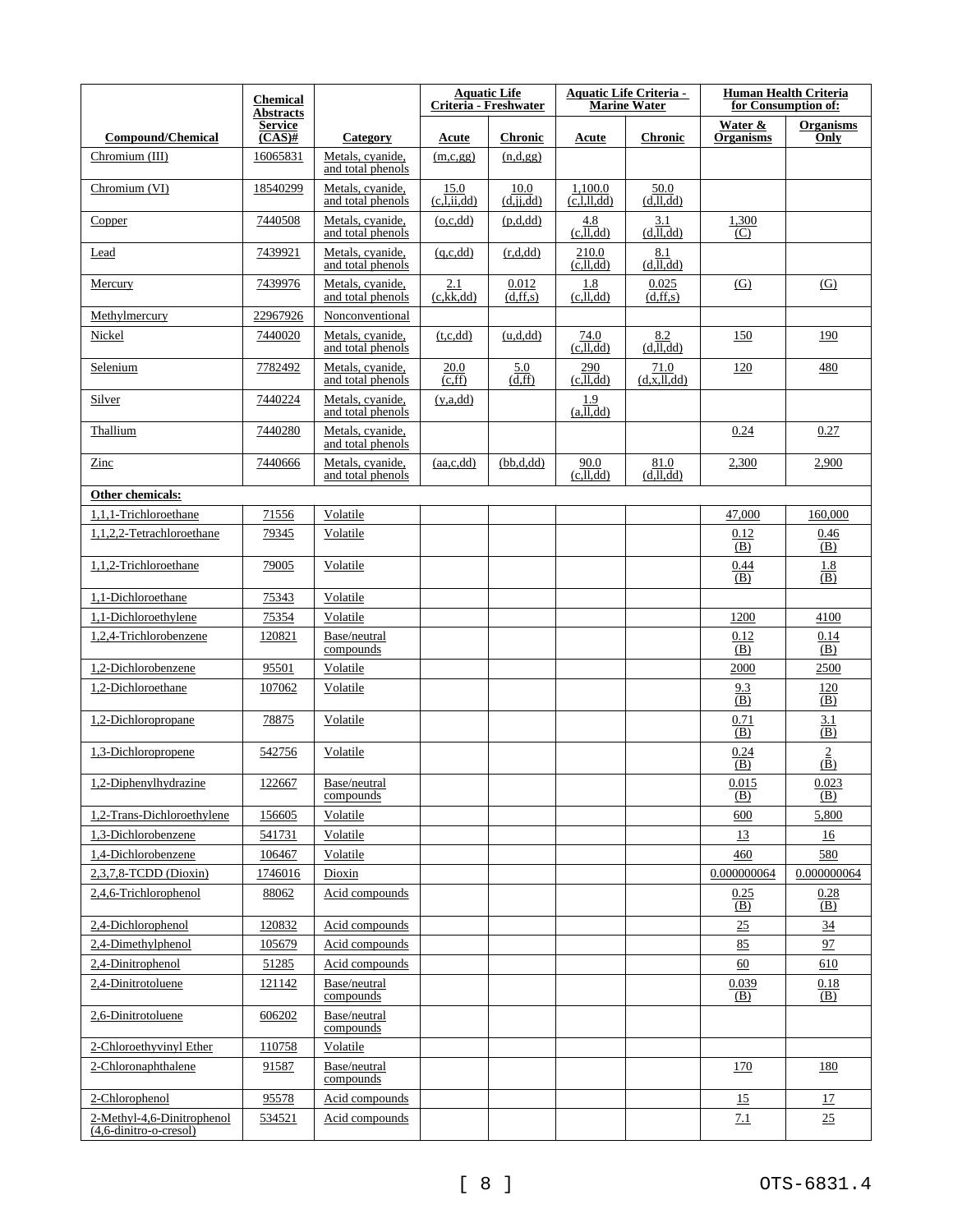|                                                    | <b>Chemical</b><br><b>Abstracts</b>   |                           |                       | <b>Aquatic Life</b><br>Criteria - Freshwater |               | <b>Aquatic Life Criteria -</b><br><b>Marine Water</b> |                             | <b>Human Health Criteria</b><br>for Consumption of: |
|----------------------------------------------------|---------------------------------------|---------------------------|-----------------------|----------------------------------------------|---------------|-------------------------------------------------------|-----------------------------|-----------------------------------------------------|
| <b>Compound/Chemical</b>                           | <b>Service</b><br>$\overline{(CAS)H}$ | Category                  | Acute                 | <b>Chronic</b>                               | Acute         | <b>Chronic</b>                                        | Water &<br><b>Organisms</b> | <b>Organisms</b><br>Only                            |
| 2-Nitrophenol                                      | 88755                                 | Acid compounds            |                       |                                              |               |                                                       |                             |                                                     |
| 3,3'-Dichlorobenzidine                             | 91941                                 | Base/neutral<br>compounds |                       |                                              |               |                                                       | 0.0031<br>(B)               | 0.0033<br>(B)                                       |
| 3-Methyl-4-Chlorophenol<br>(parachlorometa cresol) | 59507                                 | Acid compounds            |                       |                                              |               |                                                       | $\frac{36}{5}$              | $\frac{36}{5}$                                      |
| $4,4'-DDD$                                         | 72548                                 | Pesticides/PCBs           |                       |                                              |               |                                                       | 0.000036<br>(B)             | 0.000036<br>(B)                                     |
| 4,4'-DDE                                           | 72559                                 | Pesticides/PCBs           |                       |                                              |               |                                                       | 0.000051<br>(B)             | 0.000051<br>(B)                                     |
| $4,4'-DDT$                                         | 50293                                 | Pesticides/PCBs           |                       |                                              |               |                                                       | 0.000025<br>(B)             | 0.000025<br>(B)                                     |
| 4,4'-DDT(and metabolites)                          |                                       | Pesticides/PCBs           | 1.1<br>$\overline{a}$ | 0.001<br>(b)                                 | 0.13<br>(a)   | 0.001<br>(b)                                          |                             |                                                     |
| 4-Bromophenyl<br>Phenyl Ether                      | 101553                                | Base/neutral<br>compounds |                       |                                              |               |                                                       |                             |                                                     |
| 4-Chorophenyl Phenyl<br>Ether                      | 7005723                               | Base/neutral<br>compounds |                       |                                              |               |                                                       |                             |                                                     |
| 4-Nitrophenol                                      | 100027                                | Acid compounds            |                       |                                              |               |                                                       |                             |                                                     |
| Acenaphthene                                       | 83329                                 | Base/neutral<br>compounds |                       |                                              |               |                                                       | 110                         | 110                                                 |
| Acenaphthylene                                     | 208968                                | Base/neutral<br>compounds |                       |                                              |               |                                                       |                             |                                                     |
| Acrolein                                           | 107028                                | Volatile                  |                       |                                              |               |                                                       | 1.0                         | 1.1                                                 |
| Acrylonitrile                                      | 107131                                | Volatile                  |                       |                                              |               |                                                       | 0.019<br>(B)                | 0.028<br>(B)                                        |
| Aldrin                                             | 309002                                | Pesticides/PCBs           | 2.5<br>(a,e)          | 0.0019<br>(b,e)                              | 0.71<br>(a,e) | 0.0019<br>(b,e)                                       | 0.0000057<br>(B)            | 0.0000058<br>(B)                                    |
| alpha-BHC                                          | 319846                                | Pesticides/PCBs           |                       |                                              |               |                                                       | 0.0005<br>(B)               | 0.00056<br>(B)                                      |
| alpha-Endosulfan                                   | 959988                                | Pesticides/PCBs           |                       |                                              |               |                                                       | 9.7                         | 10                                                  |
| Anthracene                                         | 120127                                | Base/neutral<br>compounds |                       |                                              |               |                                                       | 3,100                       | 4,600                                               |
| Benzene                                            | 71432                                 | Volatile                  |                       |                                              |               |                                                       | 0.44<br>(B)                 | 1.6<br>$\overline{(B)}$                             |
| Benzidine                                          | 92875                                 | Base/neutral<br>compounds |                       |                                              |               |                                                       | 0.00002<br>(B)              | 0.000023<br>(B)                                     |
| Benzo(a) Anthracene                                | 56553                                 | Base/neutral<br>compounds |                       |                                              |               |                                                       | 0.014<br>(B)                | 0.021<br>(B)                                        |
| Benzo(a) Pyrene                                    | 50328                                 | Base/neutral<br>compounds |                       |                                              |               |                                                       | 0.0014<br>(B)               | 0.0021<br>(B)                                       |
| Benzo(b) Fluoranthene                              | 205992                                | Base/neutral<br>compounds |                       |                                              |               |                                                       | 0.014<br>(B)                | 0.021<br>(B)                                        |
| Benzo(ghi) Perylene                                | 191242                                | Base/neutral<br>compounds |                       |                                              |               |                                                       |                             |                                                     |
| Benzo(k) Fluoranthene                              | 207089                                | Base/neutral<br>compounds |                       |                                              |               |                                                       | 0.014<br>(B)                | 0.21<br>(B)                                         |
| beta-BHC                                           | 319857                                | Pesticides/PCBs           |                       |                                              |               |                                                       | 0.0018<br>(B)               | 0.002<br>(B)                                        |
| beta-Endosulfan                                    | 33213659                              | Pesticides/PCBs           |                       |                                              |               |                                                       | 9.7                         | 10                                                  |
| Bis(2-Chloroethoxy)<br>Methane                     | 111911                                | Base/neutral<br>compounds |                       |                                              |               |                                                       |                             |                                                     |
| Bis(2-Chloroethyl) Ether                           | 111444                                | Base/neutral<br>compounds |                       |                                              |               |                                                       | 0.02<br>(B)                 | 0.06<br>(B)                                         |
| Bis(2-Chloroisopropyl)<br>Ether                    | 108601                                | Base/neutral<br>compounds |                       |                                              |               |                                                       | 1,100                       | 7,400                                               |
| Bis(2-Ethylhexyl) Phthalate                        | 117817                                | Base/neutral<br>compounds |                       |                                              |               |                                                       | 0.23<br>(B)                 | 0.25<br>(B)                                         |
| <b>Bromoform</b>                                   | 75252                                 | Volatile                  |                       |                                              |               |                                                       | 5.8<br>(B)                  | 27<br>$\overline{(\mathbf{B})}$                     |
| <b>Butylbenzyl Phthalate</b>                       | 85687                                 | Base/neutral<br>compounds |                       |                                              |               |                                                       | 0.56<br>(B)                 | 0.58<br>(B)                                         |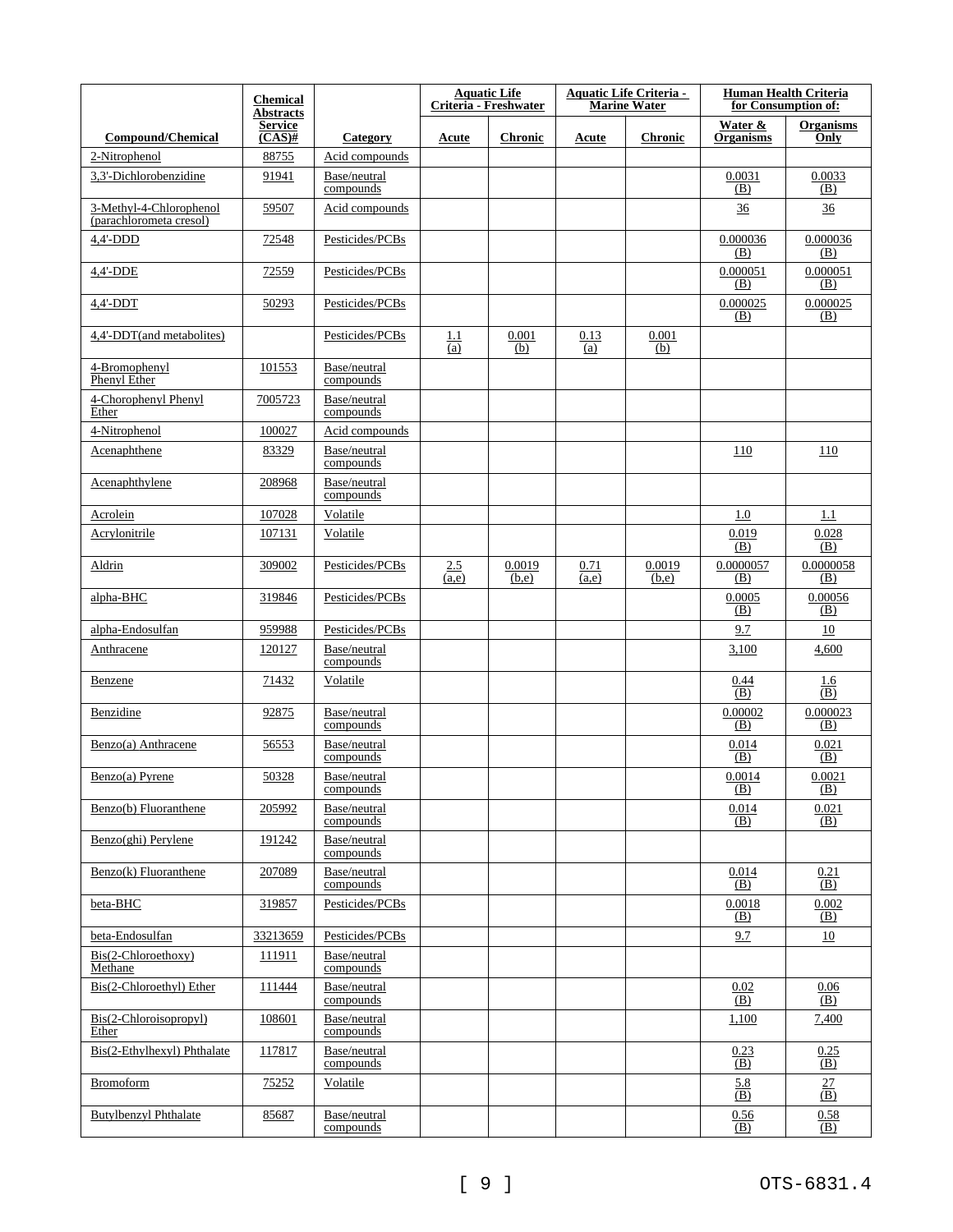|                                                 | <b>Chemical</b><br><b>Abstracts</b> |                                       |                | <b>Aquatic Life</b><br>Criteria - Freshwater |                    | <b>Aquatic Life Criteria -</b><br><b>Marine Water</b> |                                   | Human Health Criteria<br>for Consumption of: |
|-------------------------------------------------|-------------------------------------|---------------------------------------|----------------|----------------------------------------------|--------------------|-------------------------------------------------------|-----------------------------------|----------------------------------------------|
| <b>Compound/Chemical</b>                        | <b>Service</b><br>$(CAS)$ #         | Category                              | Acute          | <b>Chronic</b>                               | Acute              | <b>Chronic</b>                                        | Water &<br><b>Organisms</b>       | <b>Organisms</b><br>Only                     |
| Carbon Tetrachloride                            | 56235                               | Volatile                              |                |                                              |                    |                                                       | 0.2<br>(B)                        | 0.35<br>(B)                                  |
| Chlordane                                       | 57749                               | Pesticides/PCBs                       | 2.4<br>(a)     | 0.0043<br>(b)                                | 0.09<br>(a)        | 0.004<br>(b)                                          | 0.000093<br>(B)                   | 0.000093<br>(B)                              |
| Chlorobenzene                                   | 108907                              | Volatile                              |                |                                              |                    |                                                       | 380                               | 890                                          |
| Chlorodibromomethane                            | 124481                              | Volatile                              |                |                                              |                    |                                                       | 0.65<br>(B)                       | 3<br>$(\overline{B})$                        |
| Chloroethane                                    | 75003                               | Volatile                              |                |                                              |                    |                                                       |                                   |                                              |
| Chloroform                                      | 67663                               | Volatile                              |                |                                              |                    |                                                       | 260                               | 1200                                         |
| Chrysene                                        | 218019                              | Base/neutral<br>compounds             |                |                                              |                    |                                                       | 1.4<br>(B)                        | 2.1<br>(B)                                   |
| Cyanide                                         | 57125                               | Metals, cyanide,<br>and total phenols | 22.0<br>(c,ee) | 5.2<br>(d,ee)                                | 1.0<br>(c, mm, ee) | (d, mm, ee)                                           | 19<br>(D)                         | 270<br>(D)                                   |
| delta-BHC                                       | 319868                              | Pesticides/PCBs                       |                |                                              |                    |                                                       |                                   |                                              |
| $Dibenzo(a,h)$ Anthracene                       | 53703                               | Base/neutral<br>compounds             |                |                                              |                    |                                                       | 0.0014<br>(B)                     | 0.0021<br>(B)                                |
| Dichlorobromomethane                            | 75274                               | Volatile                              |                |                                              |                    |                                                       | 0.77<br>(B)                       | 3.6<br>(B)                                   |
| Dieldrin                                        | 60571                               | Pesticides/PCBs                       | 2.5<br>(a,e)   | 0.0019<br>(b,e)                              | 0.71<br>(a,e)      | 0.0019<br>(b,e)                                       | 0.0000061<br>(B)                  | 0.0000061<br>(B)                             |
| Diethyl Phthalate                               | 84662                               | Base/neutral<br>compounds             |                |                                              |                    |                                                       | 4,200                             | 5,000                                        |
| Dimethyl Phthalate                              | 131113                              | Base/neutral<br>compounds             |                |                                              |                    |                                                       | 92,000                            | 130,000                                      |
| Di-n-Butyl Phthalate                            | 84742                               | Base/neutral<br>compounds             |                |                                              |                    |                                                       | 450                               | 510                                          |
| Di-n-Octyl Phthalate                            | 117840                              | Base/neutral<br>compounds             |                |                                              |                    |                                                       |                                   |                                              |
| Endosulfan                                      |                                     | Pesticides/PCBs                       | 0.22<br>(a)    | 0.056<br>(b)                                 | 0.034<br>(a)       | 0.0087<br>(b)                                         |                                   |                                              |
| Endosulfan Sulfate                              | 1031078                             | Pesticides/PCBs                       |                |                                              |                    |                                                       | 9.7                               | 10                                           |
| Endrin                                          | 72208                               | Pesticides/PCBs                       | 0.18<br>(a)    | 0.0023<br>(b)                                | 0.037<br>(a)       | 0.0023<br>(b)                                         | 0.034                             | 0.035                                        |
| Endrin Aldehyde                                 | 7421934                             | Pesticides/PCBs                       |                |                                              |                    |                                                       | 0.034                             | 0.035                                        |
| Ethylbenzene                                    | 100414                              | Volatile                              |                |                                              |                    |                                                       | 200                               | 270                                          |
| Fluoranthene                                    | 206440                              | Base/neutral<br>compounds             |                |                                              |                    |                                                       | 16                                | 16                                           |
| Fluorene                                        | 86737                               | Base/neutral<br>compounds             |                |                                              |                    |                                                       | 420                               | 610                                          |
| Hexachlorocyclohexane<br>$(gamma-BHC; Lindane)$ | 58899                               | Pesticides/PCBs                       | 2.0<br>(a)     | 0.08<br>(b)                                  | 0.16<br>(a)        |                                                       | 15                                | 17                                           |
| Heptachlor                                      | 76448                               | Pesticides/PCBs                       | 0.52<br>(a)    | 0.0038<br>(b)                                | 0.053<br>(a)       | 0.0036<br>(b)                                         | 0.0000099<br>(B)                  | 0.00001<br>(B)                               |
| <b>Heptachlor Epoxide</b>                       | 1024573                             | Pesticides/PCBs                       |                |                                              |                    |                                                       | 0.0000074<br>(B)                  | 0.0000074<br>(B)                             |
| Hexachlorobenzene                               | 118741                              | Base/neutral<br>compounds             |                |                                              |                    |                                                       | 0.000051<br>(B)                   | 0.000052<br><u>(B)</u>                       |
| Hexachlorobutadiene                             | 87683                               | Base/neutral<br>compounds             |                |                                              |                    |                                                       | 0.69<br>(B)                       | 4.1<br>(B)                                   |
| Hexachlorocyclopentadiene                       | 77474                               | Base/neutral<br>compounds             |                |                                              |                    |                                                       | 150                               | 630                                          |
| Hexachloroethane                                | 67721                               | Base/neutral<br>compounds             |                |                                              |                    |                                                       | 0.11<br>(B)                       | 0.13<br>(B)                                  |
| Indeno $(1,2,3-cd)$ Pyrene                      | 193395                              | Base/neutral<br>compounds             |                |                                              |                    |                                                       | 0.014<br>(B)                      | 0.021<br>(B)                                 |
| Isophorone                                      | 78591                               | Base/neutral<br>compounds             |                |                                              |                    |                                                       | 27<br>$\overline{(\overline{B})}$ | 110<br>(B)                                   |
| Methyl Bromide                                  | 74839                               | Volatile                              |                |                                              |                    |                                                       | 520                               | 2,400                                        |
| Methyl Chloride                                 | 74873                               | Volatile                              |                |                                              |                    |                                                       |                                   |                                              |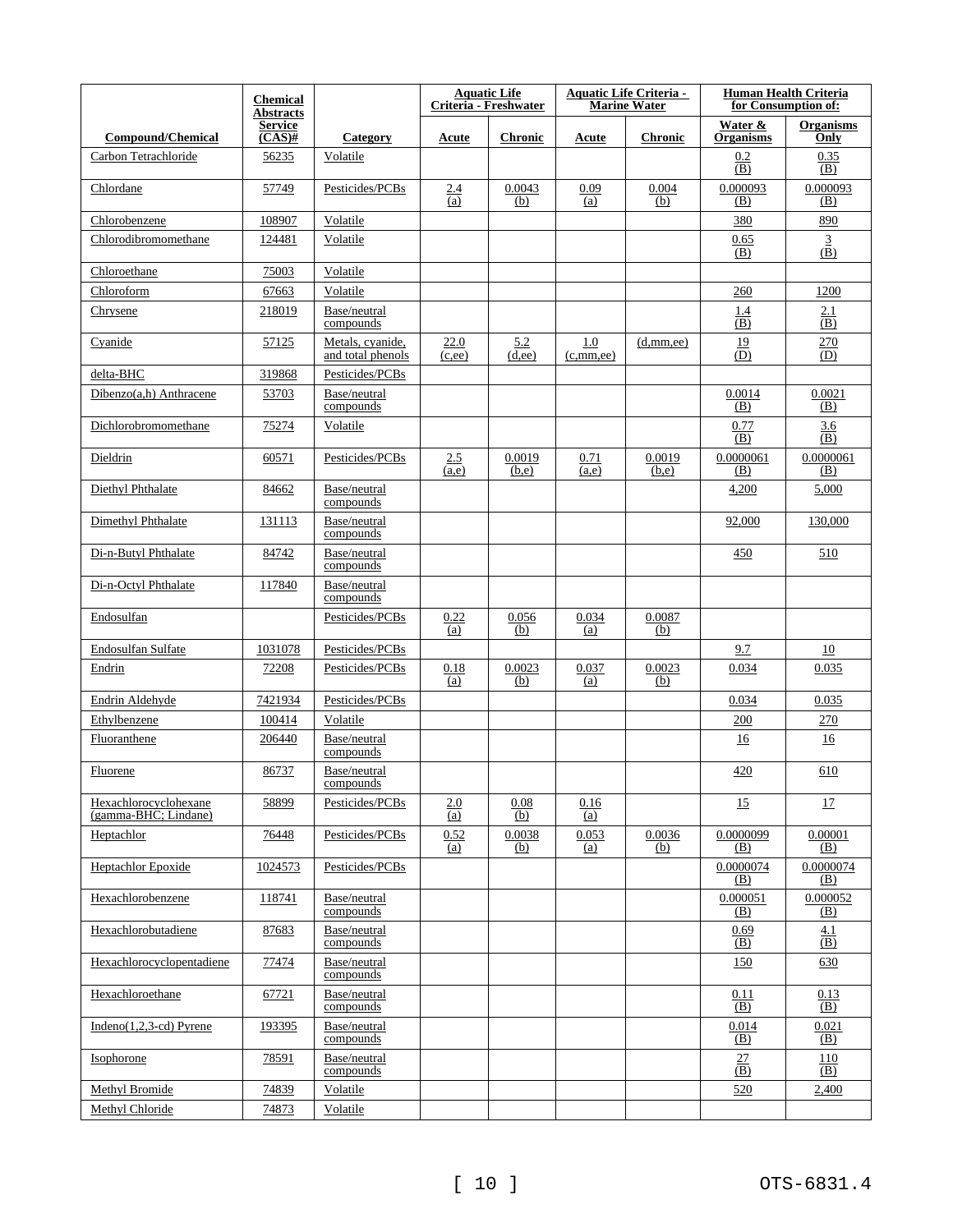|                                     | <b>Chemical</b><br><b>Abstracts</b> |                                                    |                | <b>Aquatic Life</b><br>Criteria - Freshwater |                | <b>Aquatic Life Criteria -</b><br><b>Marine Water</b> |                                    | <b>Human Health Criteria</b><br>for Consumption of: |
|-------------------------------------|-------------------------------------|----------------------------------------------------|----------------|----------------------------------------------|----------------|-------------------------------------------------------|------------------------------------|-----------------------------------------------------|
| <b>Compound/Chemical</b>            | <b>Service</b><br>$(CAS)$ #         | Category                                           | Acute          | <b>Chronic</b>                               | Acute          | <b>Chronic</b>                                        | Water &<br><b>Organisms</b>        | <b>Organisms</b><br>Only                            |
| Methylene Chloride                  | 75092                               | Volatile                                           |                |                                              |                |                                                       | 16<br>(B)                          | 250<br>(B)                                          |
| Napthalene                          | 91203                               | Base/neutral<br>compounds                          |                |                                              |                |                                                       |                                    |                                                     |
| Nitrobenzene                        | 98953                               | Base/neutral<br>compounds                          |                |                                              |                |                                                       | 55                                 | 320                                                 |
| N-Nitrosodimethylamine              | 62759                               | Base/neutral<br>compounds                          |                |                                              |                |                                                       | 0.00065<br>(B)                     | 0.34<br>(B)                                         |
| N-Nitrosodi-n-Propylamine           | 621647                              | Base/neutral<br>compounds                          |                |                                              |                |                                                       | 0.0044<br>(B)                      | 0.058<br>(B)                                        |
| N-Nitrosodiphenylamine              | 86306                               | Base/neutral<br>compounds                          |                |                                              |                |                                                       | 0.62<br>(B)                        | 0.69<br>(B)                                         |
| Pentachlorophenol (PCP)             | 87865                               | Acid compounds                                     | (w,c)          | (v,d)                                        | 13.0<br>(c)    | 7.9<br>(d)                                            | 0.046<br>(B)                       | 0.1<br>(B)                                          |
| Phenanthrene                        | 85018                               | Base/neutral<br>compounds                          |                |                                              |                |                                                       |                                    |                                                     |
| Phenol                              | 108952                              | Acid compounds                                     |                |                                              |                |                                                       | 18,000                             | 200,000                                             |
| Polychlorinated Biphenyls<br>(PCBs) |                                     | Pesticides/PCBs                                    | 2.0<br>(b)     | 0.014<br>(b)                                 | 10.0<br>(b)    | 0.030<br>(b)                                          | 0.00017<br>(E)                     | 0.00017<br>(E)                                      |
| <b>Pyrene</b>                       | 129000                              | Base/neutral<br>compounds                          |                |                                              |                |                                                       | 310                                | 460                                                 |
| Tetrachloroethylene                 | 127184                              | Volatile                                           |                |                                              |                |                                                       | 4.9<br>$\overline{(\overline{B})}$ | 7.1<br>(B)                                          |
| Toluene                             | 108883                              | Volatile                                           |                |                                              |                |                                                       | 180                                | 410                                                 |
| Toxaphene                           | 8001352                             | Pesticides/PCBs                                    | 0.73<br>(c,z)  | 0.0002<br>(d)                                | 0.21<br>(c,z)  | 0.0002<br>(d)                                         | 0.000032<br>(B)                    | 0.000032<br>(B)                                     |
| Trichloroethylene                   | 79016                               | Volatile                                           |                |                                              |                |                                                       | 0.38<br>(B)                        | 0.86<br>(B)                                         |
| Vinyl Chloride                      | 75014                               | Volatile                                           |                |                                              |                |                                                       | 0.02<br>(B, F)                     | 0.26<br>(B, F)                                      |
| Ammonia (hh)                        |                                     | Nonconventional                                    | (f,c)          | (g,d)                                        | 0.233<br>(h,c) | 0.035<br>(h,d)                                        |                                    |                                                     |
| Chloride (dissolved) (k)            |                                     | Nonconventional                                    | 860.0<br>(h,c) | 230.0<br>(h,d)                               |                |                                                       |                                    |                                                     |
| Chlorine (total residual)           |                                     | Nonconventional                                    | 19.0<br>(c)    | 11.0<br>(d)                                  | 13.0<br>(c)    | 7.5<br>(d)                                            |                                    |                                                     |
| Chlorpyrifos                        |                                     | Toxic pollutants<br>and<br>hazardous<br>substances | 0.083<br>(c)   | 0.041<br>(d)                                 | 0.011<br>(c)   | 0.0056<br>(d)                                         |                                    |                                                     |
| Parathion                           |                                     | Toxic pollutants<br>and<br>hazardous<br>substances | 0.065<br>(c)   | 0.013<br>(d)                                 |                |                                                       |                                    |                                                     |

Footnotes for aquatic life criteria in Table 240:

a. An instantaneous concentration not to be exceeded at any time.

b. A 24-hour average not to be exceeded.

c. A 1-hour average concentration not to be exceeded more than once every three years on the average.

d. A 4-day average concentration not to be exceeded more than once every three years on the average.

e. Aldrin is metabolically converted to Dieldrin. Therefore, the sum of the Aldrin and Dieldrin concentrations are compared with the Dieldrin criteria. f. Shall not exceed the numerical value in total ammonia nitrogen (mg N/L) given by:

| For salmonids present: | 0.275                     | 39.0                |
|------------------------|---------------------------|---------------------|
|                        | $1 + 10^{7.204 \cdot pH}$ | $1 + 10^{pH-7.204}$ |
| For salmonids absent:  | 0.411                     | 58.4                |
|                        | $1 + 10^{7.204-pH}$       | $1 + 10^{pH-7.204}$ |

g. Shall not exceed the numerical concentration calculated as follows:

Unionized ammonia concentration for waters where salmonid habitat is an existing or designated use:

#### $0.80 \div (FT)(FPH)(RATIO)$

where: RATIO = 
$$
13.5
$$
;  $7.7 \leq pH \leq 9$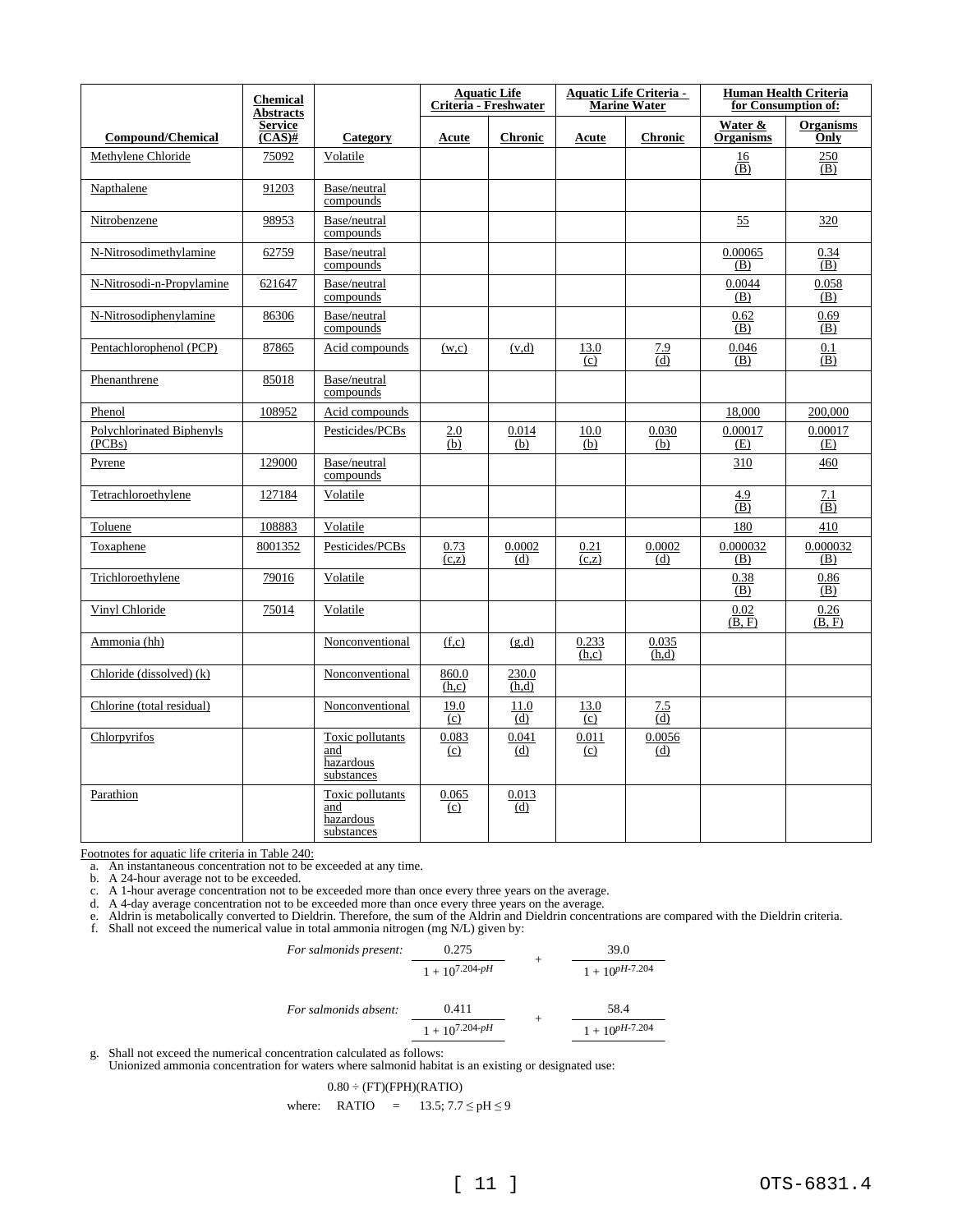RATIO = 
$$
(20.25 \times 10^{(7.7-pH)}) \div (1 + 10^{(7.4-pH)}); 6.5 \leq pH \leq
$$
  
\nFT = 1.4; 15 ≤ T ≤ 30  
\nFT =  $10^{[0.03(20-T)];}$  0 ≤ T ≤ 15  
\nFPH = 1; 8 ≤ pH ≤ 9  
\nFPH =  $(1 + 10^{(7.4-pH)}) \div 1.25; 6.5 \leq pH \leq 8.0$ 

Total ammonia concentrations for waters where salmonid habitat is not an existing or designated use and other fish early life stages are absent:

*Chronic Criterion* = 
$$
\left(\frac{0.0577}{1 + 10^{7.688 - pH}} + \frac{2.487}{1 + 10^{pH - 7.688}}\right) \times \left(1.45 \times 10^{0.028(25-A)}\right)
$$

where:  $A =$  the greater of either T (temperature in degrees Celsius) or 7.

Applied as a thirty-day average concentration of total ammonia nitrogen (in mg N/L) not to be exceeded more than once every three years on average. The highest four-day average within the thirty-day period should not exceed 2.5 times the chronic criterion.

Total ammonia concentration for waters where salmonid habitat is not an existing or designated use and other fish early life stages are present:

$$
Chronic\, Criterion = \left(\frac{0.0577}{1 + 10^{7.688 - pH}} + \frac{2.487}{1 + 10^{pH - 7.688}}\right) \times B
$$

where: B  $=$  the lower of either 2.85, or 1.45 x 10<sup>0.028 x (25-T)</sup>. T = temperature in degrees Celsius.

Applied as a thirty-day average concentration of total ammonia nitrogen (in mg N/L) not to be exceeded more than once every three years on the average. The highest four-day average within the thirty-day period should not exceed 2.5 times the chronic criterion.

- h. Measured in milligrams per liter rather than micrograms per liter.
- i.  $≤$  (0.944)(e(1.128[In(hardness)]-3.828)) at hardness = 100. Conversion factor (CF) of 0.944 is hardness dependent. CF is calculated for other hardnesses as follows:  $CF = 1.136672 - [(ln hardness)(0.041838)].$
- j.  $\leq (0.909)(e(0.7852[\ln(hardness)]-3.490))$  at hardness = 100. Conversions factor (CF) of 0.909 is hardness dependent. CF is calculated for other hardnesses as follows: CF = 1.101672 - [(ln hardness)(0.041838)].
- k. Criterion based on dissolved chloride in association with sodium. This criterion probably will not be adequately protective when the chloride is associated with potassium, calcium, or magnesium, rather than sodium.
- l. Salinity dependent effects. At low salinity the 1-hour average may not be sufficiently protective.
- m.  $\leq (0.316)(e^{(0.8190[ln(hardness)] + 3.688)})$
- $n. \leq (0.860)(e^{(0.8190[ \ln(hardness)] + 1.561)})$
- o.  $\leq (0.960)(e^{(0.9422[ln(hardness)] 1.464)}$
- p.  $\leq (0.960)(e^{(0.8545[ln(hardness)] 1.465)})$
- $q. \leq (0.791)(e^{(1.273[ In (hardness)] 1.460)})$  at hardness = 100. Conversion factor (CF) of 0.791 is hardness dependent. CF is calculated for other hardnesses as  $\frac{1}{2}$  follows: CF = 1.46203 -  $[(\ln \text{hardness})(0.145712)]$ .
- r.  $\leq (0.791)(e^{(1.273[ln(hardness)] 4.705)})$  at hardness = 100. Conversion factor (CF) of 0.791 is hardness dependent. CF is calculated for other hardnesses as  $f_{\text{0}}(0.757)(6.75)$ <br>follows: CF = 1.46203 - [(ln hardness)(0.145712)].
- s. If the four-day average chronic concentration is exceeded more than once in a three-year period, the edible portion of the consumed species should be analyzed. Said edible tissue concentrations shall not be allowed to exceed 1.0 mg/kg of methylmercury.
- t.  $\leq (0.998)(e^{(0.8460[\ln(hardness)] + 3.3612)})$
- u.  $\leq (0.997)(e^{(0.8460[ln(hardness)] + 1.1645)})$
- $v. \leq e^{[1.005(pH) 5.290]}$
- w.  $\leq e^{[1.005(pH) 4.830]}$
- x. The status of the fish community should be monitored whenever the concentration of selenium exceeds  $5.0 \text{ ug}/1$  in salt water.
- $y. \leq (0.85)(e^{(1.72[\ln(hardness)] 6.52)})$
- z. Channel Catfish may be more acutely sensitive.
- aa.  $\leq (0.978)(e^{(0.8473[\ln(hardness)] + 0.8604)})$
- bb.  $\leq (0.986)(e^{(0.8473[\ln(hardness)] + 0.7614)})$
- cc. Nonlethal effects (growth, C-14 uptake, and chlorophyll production) to diatoms (*Thalassiosira aestivalis* and *Skeletonema costatum*) which are common to Washington's waters have been noted at levels below the established criteria. The importance of these effects to the diatom populations and the aquatic system is sufficiently in question to persuade the state to adopt the USEPA National Criteria value ( $36 \mu g/L$ ) as the state threshold criteria, however, wherever practical the ambient concentrations should not be allowed to exceed a chronic marine concentration of 21 µg/L.
- dd. These ambient criteria in the table are for the dissolved fraction. The cyanide criteria are based on the weak acid dissociable method. The metals criteria may not be used to calculate total recoverable effluent limits unless the seasonal partitioning of the dissolved to total metals in the ambient water are known. When this information is absent, these metals criteria shall be applied as total recoverable values, determined by back-calculation, using the conversion factors incorporated in the criterion equations. Metals criteria may be adjusted on a site-specific basis when data are made available to the department clearly demonstrating the effective use of the water effects ratio approach established by USEPA, as generally guided by the procedures in USEPA Water Quality Standards Handbook, December 1983, as supplemented or replaced by USEPA or ecology. Information which is used to develop effluent limits based on applying metals partitioning studies or the water effects ratio approach shall be identified in the permit fact sheet developed pursuant to WAC 173-220-060 or 173-226-110, as appropriate, and shall be made available for the public comment period required pursuant to WAC 173-220-050 or 173-226-130(3), as appropriate. Ecology has developed supplemental guidance for conducting water effect ratio studies.
- ee. The criteria for cyanide is based on the weak acid dissociable method in the 19th Ed. Standard Methods for the Examination of Water and Wastewater, 4500-CN I, and as revised (see footnote dd, above).
- ff. These criteria are based on the total-recoverable fraction of the metal.
- Where methods to measure trivalent chromium are unavailable, these criteria are to be represented by total-recoverable chromium.
- hh. The listed fresh water criteria are based on un-ionized or total ammonia concentrations, while those for marine water are based on un-ionized ammonia concentrations. Tables for the conversion of total ammonia to un-ionized ammonia for freshwater can be found in the USEPA's Quality Criteria for Water, 1986. Criteria concentrations based on total ammonia for marine water can be found in USEPA Ambient Water Quality Criteria for Ammonia (Saltwater)-1989, EPA440/5-88-004, April 1989.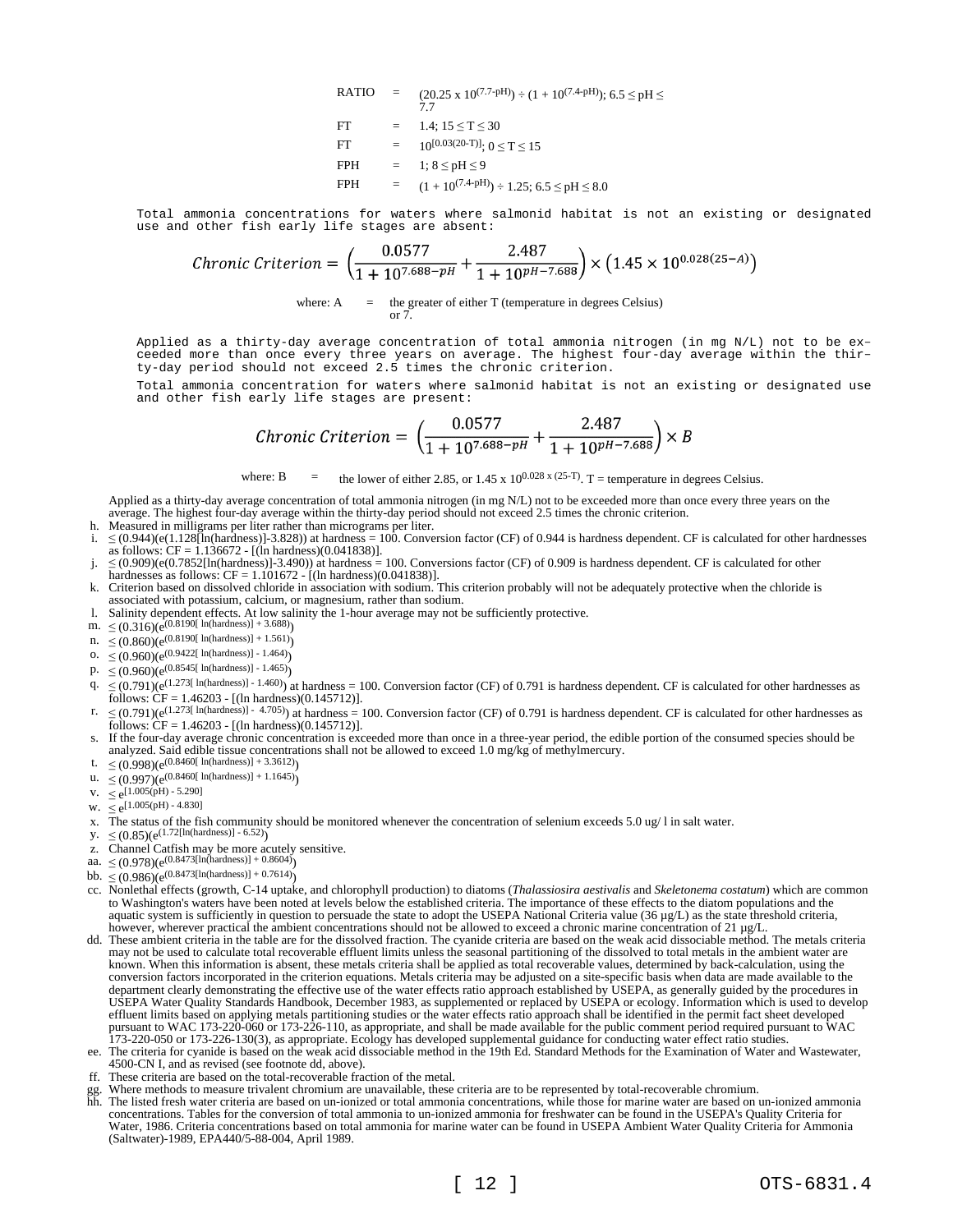- ii. The conversion factor used to calculate the dissolved metal concentration was 0.982.
- The conversion factor used to calculate the dissolved metal concentration was 0.962.
- $\tilde{k}$ . The conversion factor used to calculate the dissolved metal concentration was 0.85.
- Marine conversion factors (CF) which were used for calculating dissolved metals concentrations are given below. Conversion factors are applicable to both acute and chronic criteria for all metals except mercury. The CF for mercury was applied to the acute criterion only and is not applicable to the chronic criterion. Conversion factors are already incorporated into the criteria in the table. Dissolved criterion = criterion x CF

| Metal         | СF    |
|---------------|-------|
| Arsenic       | 1.000 |
| Cadmium       | 0.994 |
| Chromium (VI) | 0.993 |
| Copper        | 0.83  |
| Lead          | 0.951 |
| Mercury       | 0.85  |
| Nickel        | 0.990 |
| Selenium      | 0.998 |
| Silver        | 0.85  |
| Zinc          | 0.946 |

mm. The cyanide criteria are: 2.8µg/l chronic and 9.1µg/l acute and are applicable only to waters which are east of a line from Point Roberts to Lawrence Point, to Green Point to Deception Pass; and south from Deception Pass and of a line from Partridge Point to Point Wilson. The chronic criterion applicable to the remainder of the marine waters is  $l \mu g/L$ .

(((4) USEPA Quality Criteria for Water, 1986, as revised, shall be used in the use and interpretation of the values listed in subsection (3) of this section.

(5) Concentrations of toxic, and other substances with toxic propensities not listed in subsection (3) of this section shall be determined in consideration of USEPA Quality Criteria for Water, 1986, and revised, and other relevant information as appropriate. Human health-based water quality criteria used by the state are contained in 40 C.F.R. 131.36 (known as the National Toxics Rule).

(6) Risk-based criteria for carcinogenic substances shall lected such that the upper-bound excess cancer risk is less than or equal to one in one million.))

Footnotes for human health criteria in Table 240:

- A. This criterion for total arsenic is the maximum contaminant level (MCL) developed under the Safe Drinking Water Act. The MCL for total arsenic is applied to surface waters where consumption of organisms-only and where consumption of water + organisms reflect the designated uses. When the department determines that a direct or indirect industrial discharge to surface waters designated for domestic water supply may be adding arsenic to its wastewater, the department will require the discharger to develop and implement a pollution prevention plan to reduce arsenic through the use of AKART. Industrial wastewater discharges to a privately or publicly owned wastewater treatment facility are considered indirect discharges.
- $\underline{B}$ . This criterion was calculated based on an additional lifetime cancer risk of one-in-one-million (1 x 10<sup>-6</sup> risk level).
- C. This criterion is based on a regulatory level developed under the Safe Drinking Water Act.
- D. This recommended water quality criterion is expressed as total cyanide, even though the integrated risk information system RfD used to derive the criterion is based on free cyanide. The multiple forms of cyanide that are present in ambient water have significant differences in toxicity due to their differing abilities to liberate the CN-moiety. Some complex cyanides require even more extreme conditions than refluxing with sulfuric acid to liberate the CN-moiety. Thus, these complex cyanides are expected to have little or no "bioavailability" to humans. If a substantial fraction of the cyanide present in a water body is present in a complexed form (e.g., Fe4[Fe(CN)6]3), this criterion may be overly conservative.
- E. This criterion applies to total PCBs, (e.g., the sum of all congener or all isomer or homolog or Aroclor analyses). The PCBs criteria were calculated using a chemical-specific risk level of  $4 \times 10^{-5}$ . Because that calculation resulted in a higher (less protective) concentration than the current criterion concentration (40 C.F.R. 131.36) the state made a chemical-specific decision to stay at the current criterion concentration.
- This criterion was derived using the cancer slope factor of  $1.\overline{4}$  (linearized multistage model with a twofold increase to  $1.4$  per mg/kg-day to account for continuous lifetime exposure from birth).
- G. The human health criteria for mercury are contained in 40 C.F.R. 131.36.

AMENDATORY SECTION (Amending WSR 11-09-090, filed 4/20/11, effective 5/21/11)

WAC 173-201A-420 Variance. (( $\{1\}$ ) The criteria established in WAC 173-201A-200 through 173-201A-260 and 173-201A-600 through 173-201A-612 may be modified for individual facilities, or stretches of waters, through the use of a variance. Variances may be approved by the department when: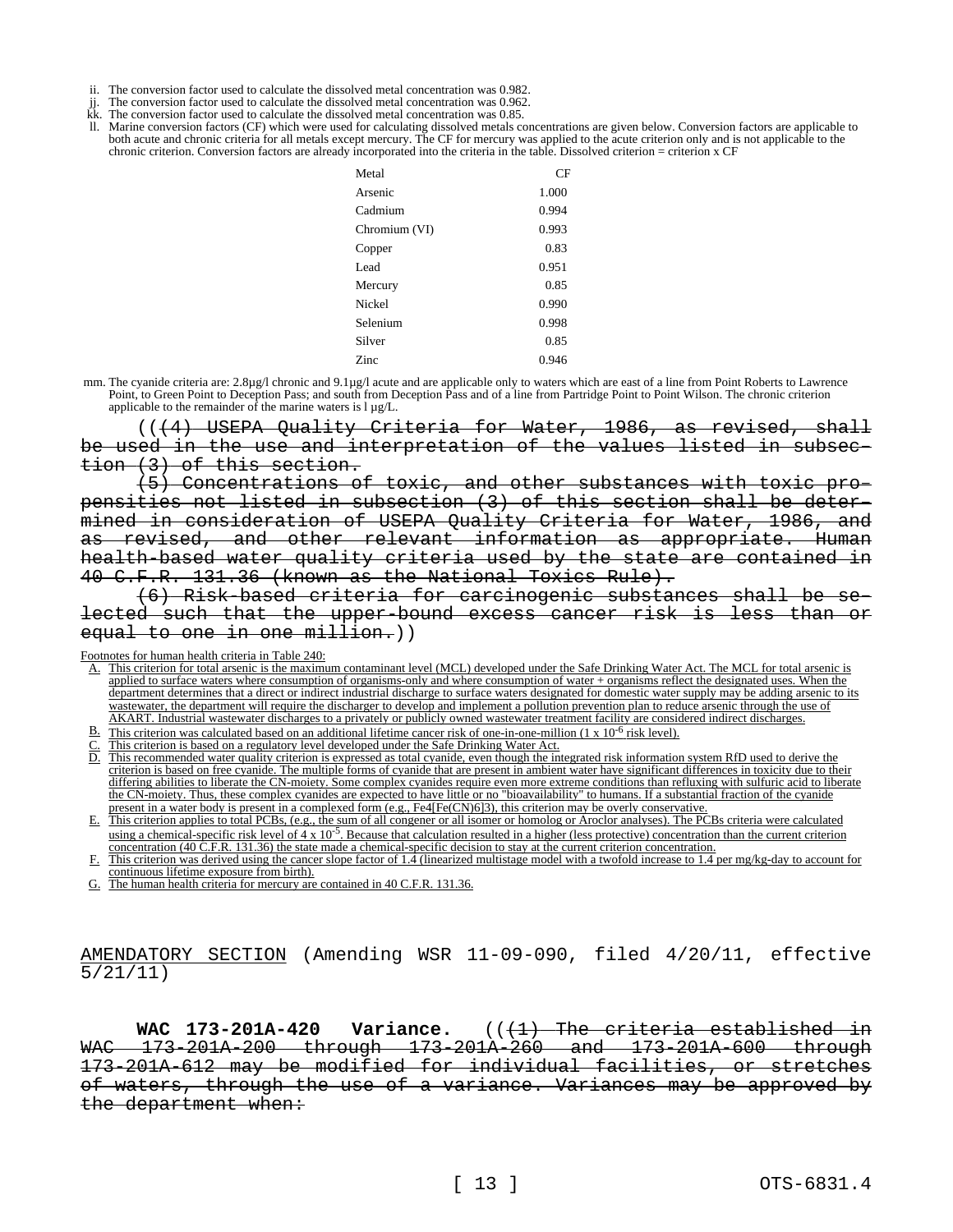(a) The modification is consistent with the requirements of federal law (currently 40 C.F.R. 131.10(q) and  $131.10(h)$ );

(b) The water body is assigned variances for specific criteria and all other applicable criteria must be met; and

(c) Reasonable progress is being made toward meeting the original criteria.

(2) The decision to approve a variance is subject to a public and intergovernmental involvement process.

(3) The department may issue a variance for up to five years, and may renew the variance after providing for another opportunity for public and intergovernmental involvement and review.

(4) Variances are not in effect until they have been incorporated into this chapter and approved by the USEPA.)) (1) **General provisions.**  Variances for individual facilities, a group of facilities, or stretches of waters may be issued for the criteria and designated uses established in WAC 173-201A-200 through 173-201A-260 and 173-201A-600 through 173-201A-612. The following conditions apply when considering issuance of a variance:

(a) A variance may be considered when the standards are expected to be attained by the end of the variance period or the attainable use cannot be reliably determined.

(b) The variance applies to specific parameters and all other applicable standards remain in effect for the water body.

(c) The modification must be consistent with the requirements of federal regulations (currently 40 C.F.R. 131.14).

(d) Reasonable progress must be made toward meeting the underlying standards during the variance period.

(e) A variance renewal may be considered if the renewal request meets the above conditions.

(2) **Types of variances.** Upon request or on its own initiative, the department will consider granting the following types of variances to existing water quality standards:

(a) An individual variance is a time-limited designated use and parameter-specific change to the standard(s) of the receiving water body for a specific discharger. The temporary standard(s) only apply at the point(s) of compliance for the individual facility.

(b) A multidischarger variance is a time-limited designated use and parameter-specific change to the standard(s) of any water body that receives discharges from a permitted facility defined within the scope of the multidischarger variance. Any permitted discharger that is defined within the scope of the variance may be covered under the variance that is granted by the department, provided all requirements of the variance for that discharger are met.

(c) A water body variance is a time-limited designated use and parameter-specific change to the standard(s) for a stretch of waters. Any discharger of the specific parameter that is defined within the geographic scope of the water body variance may be covered under the variance that is granted by the department, provided all requirements of the variance for that discharger are met.

(3) **Requirements.** Any entity initiating a variance request or applying for coverage for an individual, multidischarger, or water body variance must submit the following information to the department:

(a) The pollutant-specific criteria and designated use(s) proposed to be modified by the variance, and the proposed duration of the variance.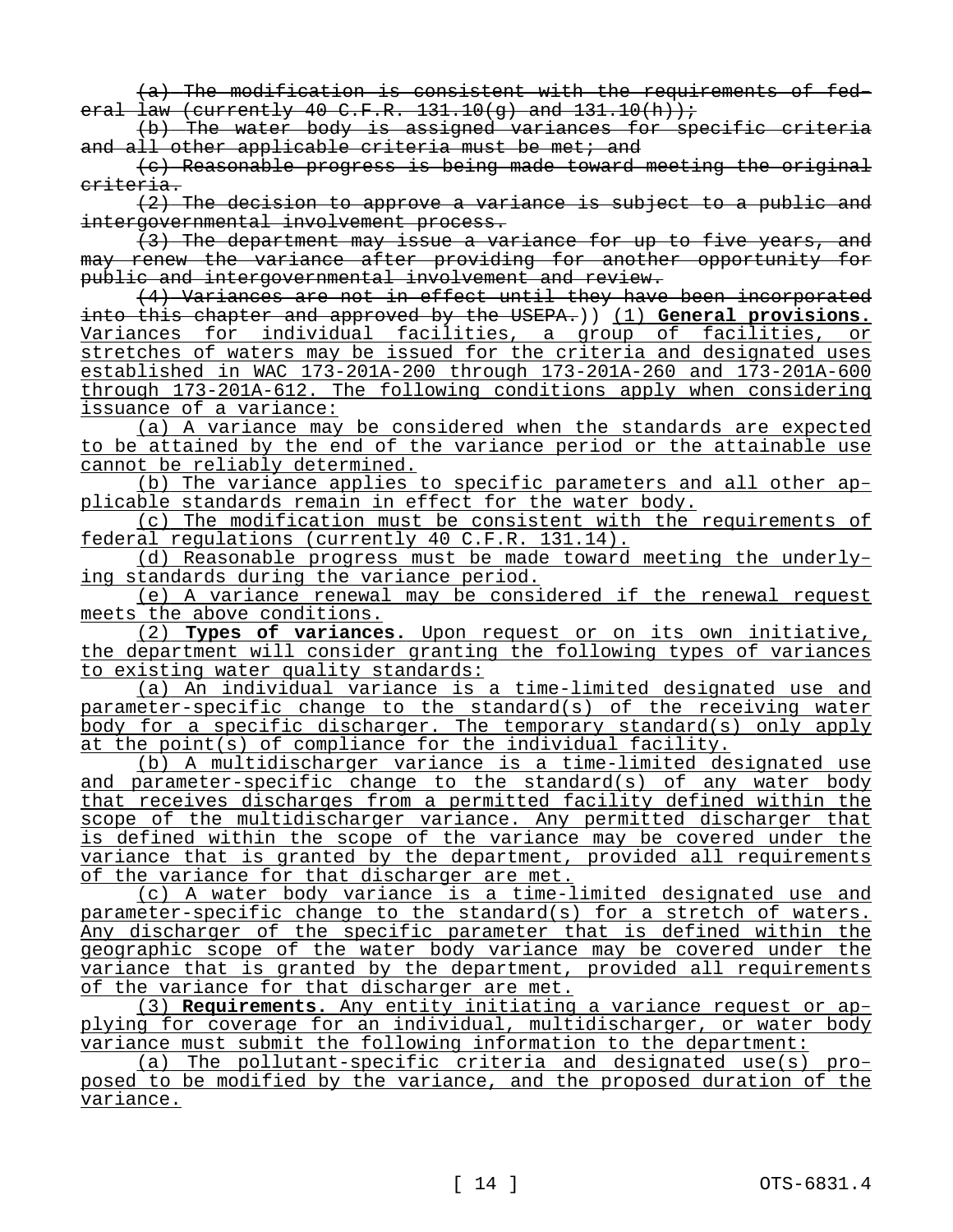(b) A demonstration that attaining the water quality standard for a specific pollutant is not feasible for the requested duration of the variance based on 40 C.F.R. 131.14.

(c) An evaluation of treatment or alternative actions that were considered to meet effluent limits based on the underlying water quality criteria, and a description of why these options are not technically, economically, or otherwise feasible.

(d) Sufficient water quality data and analyses to characterize receiving and discharge water pollutant concentrations.

(e) A description and schedule of actions that the discharger(s) proposes to ensure the underlying water quality standard(s) are met or the highest attainable use is attained within the variance period. Dischargers are also required to submit a schedule for development and implementation of a pollutant minimization plan for the subject pollutant(s).

(f) If the variance is for a water body or stretch of water, the following information must also be provided to the department:

(i) The results from a pollutant source assessment that quantifies the contribution of pollution from permitted sources and nonpermitted sources;

(ii) All cost-effective and reasonable best management practices for permitted sources that address the pollutant the variance is based upon; and

(iii) Best management practices for nonpermitted sources that meet the requirements of chapter 90.48 RCW.

(g) Any additional information the department deems necessary to evaluate the application.

(4) **Public review and notification.** The decision to grant a variance is a formal rule making subject to a public and intergovernmental involvement process.

(a) The department will provide notice of the proposed variance and consult with Indian tribes or other states that have jurisdiction over adjacent and downstream waters of the proposed variance.

(b) The department shall maintain and make publicly available a list of dischargers that are covered under the variances that are in effect.

(5) **Period during which the variance is in effect.** A variance is a time-limited designated use and criterion.

(a) Each variance will be granted for the minimum time estimated to meet the underlying standard(s) or, if during the period of the variance it is determined that a designated use cannot be attained, then a use attainability analysis (WAC 173-201A-440) will be initiated.

(b) The ability to apply a variance in permits or other actions may be terminated by the department as a result of a mandatory interim review.

(c) Variances are in effect after they have been incorporated into this chapter and approved by the USEPA.

(6) **Contents of a variance.** At a minimum a variance adopted into rule will include the following:

(a) The time period for which the variance is applicable.

(b) The geographic area or specific waters in which the variance is applicable.

(c) A description of the permitted and unpermitted dischargers covered by the variance.

(d) Identification of required actions and a schedule, including any measurable milestones, for all pollution sources (permitted and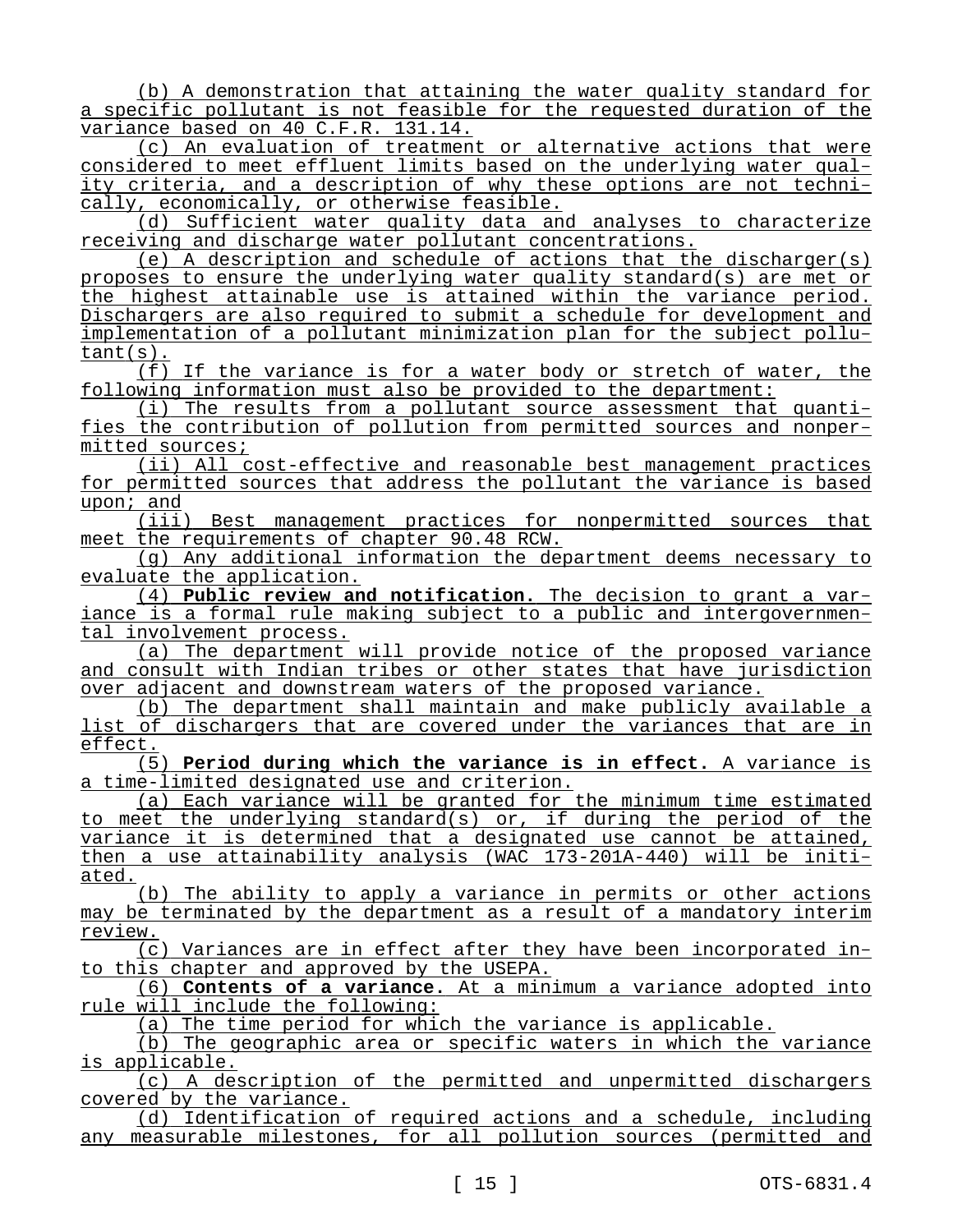unpermitted) subject to the variance. Dischargers are required to use adaptive management to fine-tune and update actions, schedules, and milestones in order to achieve the goals of the variance.

(e) A provision allowing the department to reopen and modify any permits and to revise BMP requirements for unpermitted dischargers as a result of the mandatory interim review of the variance (see subsection (8) of this section).

(7) **Variance permit conditions.** The department must establish and incorporate into NPDES permits all conditions necessary to implement and enforce an approved variance, including:

(a) Effluent limits that represent currently achieved or achievable effluent conditions, or effluent limits that are sufficient to meet the underlying water quality standard upon expiration of the variance;

(b) Monitoring and reporting requirements; and

(c) A provision allowing the department to reopen and modify the permits based on the mandatory interim review of the variance.

(8) **Mandatory interim review.** The department will conduct an interim review of each variance at least once every five years after the variance is adopted and approved to determine that conditions of the variance are being met and to evaluate whether the variance is still necessary.

(a) Review process for individual discharger and multidischarger variances:

(i) The review shall be coordinated with the public review process of the permit renewal if the variance is being implemented in a permit.

(ii) The review will be focused on the discharger's compliance with permit conditions that are required by the variance as well as an evaluation of whether the variance is still necessary.

(b) Review process for water body variances:

(i) Variances for stretches of waters will be reviewed in a public process conducted by the department every five years after the variance is adopted into this chapter and approved by the USEPA.

(ii) The review will evaluate whether the variance is still necessary, any new information on sources of the pollutant that indicates that reductions could be made that would allow water quality standards to be met in a shorter time frame, as well as any new information that indicates water quality improvements may require more time.

(c) A variance that applies to a permit will be shortened or terminated if the review determines that:

(i) The conditions and requirements of the variance and associated permit requirements have not been complied with unless reasons outside the control of the discharger prevented meeting any condition or requirement; or

(ii) Water quality standards could be met in a shorter time frame, based on new information submitted to the department.

### NEW SECTION

**WAC 173-201A-460 Intake credits.** (1) **General provisions.** The following provisions apply to the consideration of intake credits in determining reasonable potential and establishing water quality based effluent limits (WQBELs).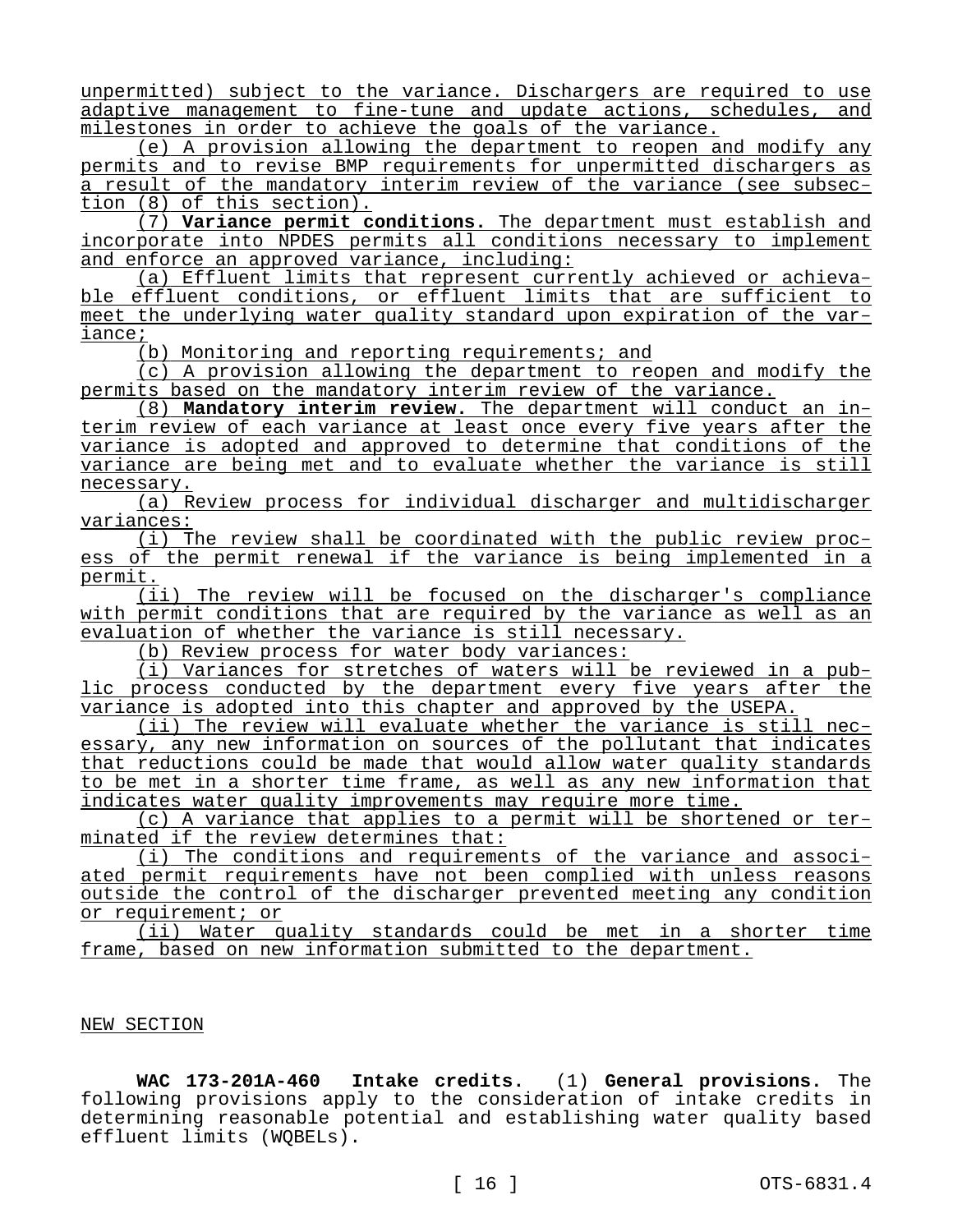(a) An "intake pollutant" is the amount of a pollutant that is present in waters of the state (including groundwater except as provided in (c) of this subsection) at the time water is removed from the same body of water by the discharger or other facility supplying the discharger with intake water.

(b) An intake pollutant must be from the "same body of water" as the discharge in order to be eligible for an intake credit. An intake pollutant is considered to be from the "same body of water" as the discharge if the department finds that the intake pollutant would have reached the vicinity of the outfall point in the receiving water within a reasonable period had it not been removed by the permittee. This finding will be established if a discharger demonstrates:

(i) The background concentration of the pollutant in the receiving water (excluding any amount of the pollutant in the facility's discharge) is similar to that in the intake water; and

(ii) There is a direct hydrological connection between the intake and discharge points.

(c) An intake pollutant in groundwater partially or entirely due to human activity is not eligible for use of an intake credit.

(d) Where intake water for a facility is provided by a municipal water supply system and the supplier provides treatment of the raw water that removes an intake water pollutant, the concentration of the intake water pollutant will be determined at the point where the water enters the water supplier's distribution system.

(e) Where a facility discharges intake pollutants from multiple sources that originate from the receiving water body and from other water bodies, the department may derive an effluent limit reflecting the flow-weighted amount of each source of the pollutant provided that conditions in subsection (3) of this section are met and adequate monitoring to determine compliance can be established and is included in the permit.

(f) The department may also consider other site-specific factors relevant to the transport and fate of the pollutant to make the finding in a particular case that a pollutant would or would not have reached the vicinity of the outfall point in the receiving water within a reasonable period had it not been removed by the permittee.

# (2) **Consideration of intake pollutants in reasonable potential determination.**

(a) The department may determine there is no reasonable potential for the discharge of an identified intake pollutant to cause or contribute to an exceedance of a narrative or numeric water quality criterion where a discharger demonstrates that all the following conditions are met:

(i) The facility removes the intake water containing the pollutant from the same body of water into which the discharge is made;

(ii) The facility does not alter the identified intake pollutant chemically or physically in a manner that would cause adverse water quality impacts to occur that would not occur if the pollutant had not been removed from the body of water;

(iii) The timing and location of the discharge would not cause adverse water quality impacts to occur that would not occur if the identified intake pollutant had not been removed from the body of water;

(iv) The facility does not increase the identified intake pollutant concentration at the edge of the mixing zone, or at the point of discharge if a mixing zone is not allowed, as compared to the pollutant concentration in the intake water, unless the increased concen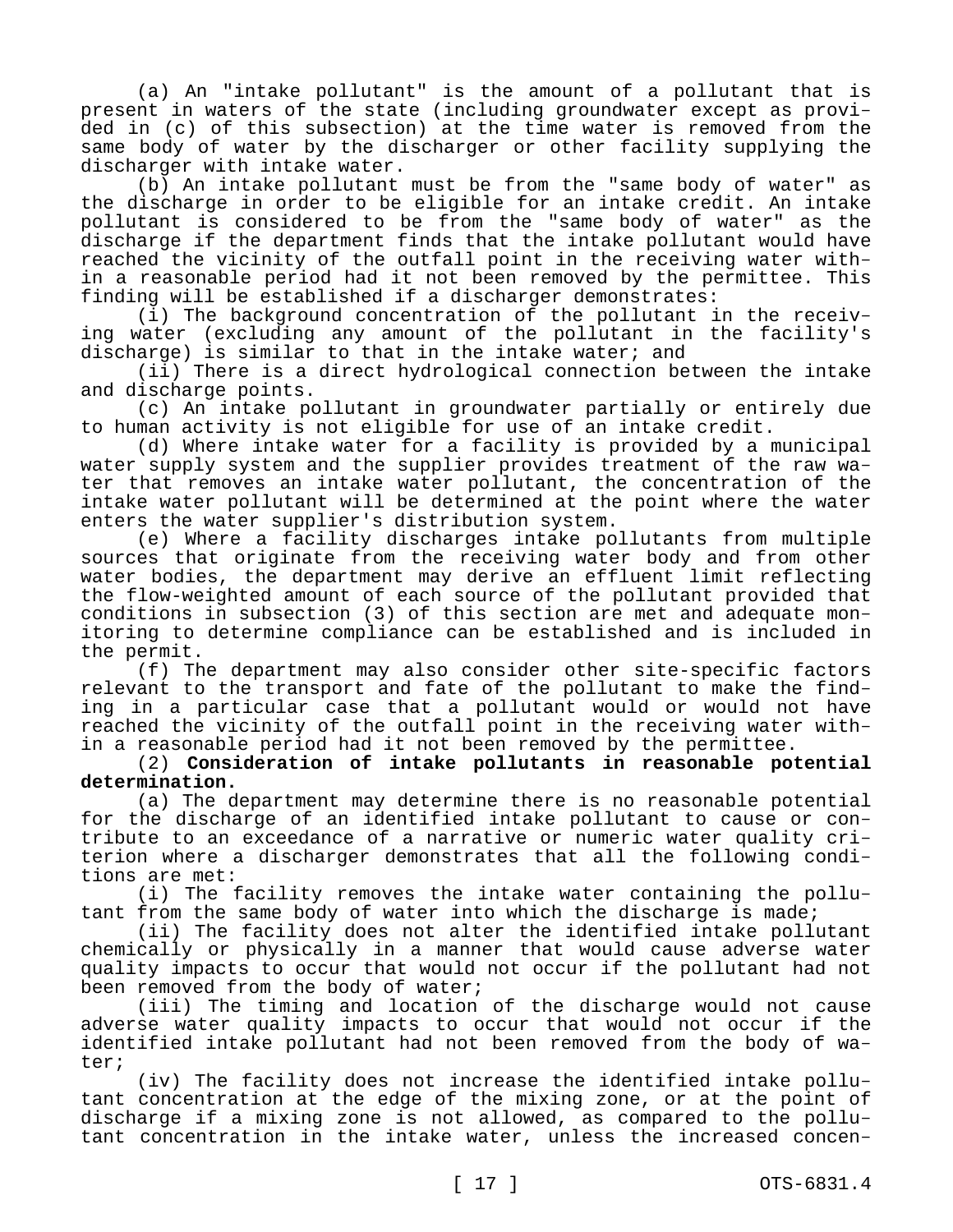tration does not cause or contribute to an excursion above an applicable water quality standard; and

(v) The facility does not contribute any additional mass of the identified intake pollutant to its wastewater.

(b) Upon a finding under (a) of this subsection that an intake pollutant in the discharge does not cause, have the reasonable potential to cause, or contribute to an exceedance of an applicable water quality standard, the department is not required to include a water quality-based effluent limit for the identified intake pollutant in the facility's permit.

(3) **Consideration of intake pollutants in establishing water quality based effluent limits.**

(a) This subsection applies only when the ambient background concentration of the intake pollutant does not meet the most stringent applicable water quality criterion for that pollutant;

(b) The requirements of subsection  $(2)(a)(i)$  and  $(iv)$  also apply to this subsection.

(c) A discharger may add mass of the pollutant to its waste stream if an equal or greater mass is removed prior to discharge, so there is no net addition of the pollutant in the discharge compared to the intake water.

(d) Where the conditions of this subsection are met, the department may establish effluent limits using an intake credit. The facility's permit must specify how compliance with the limits will be assessed.

## AMENDATORY SECTION (Amending WSR 03-14-129, filed 7/1/03, effective 8/1/03)

**WAC 173-201A-510 Means of implementation.** (1) **Permitting.** The primary means to be used for controlling municipal, commercial, and industrial waste discharges shall be through the issuance of waste discharge permits, as provided for in RCW 90.48.160, 90.48.162, and 90.48.260. Waste discharge permits, whether issued pursuant to the National Pollutant Discharge Elimination System or otherwise, must be conditioned so the discharges authorized will meet the water quality standards. No waste discharge permit can be issued that causes or contributes to a violation of water quality criteria, except as provided for in this chapter.

(a) Persons discharging wastes in compliance with the terms and conditions of permits are not subject to civil and criminal penalties on the basis that the discharge violates water quality standards.

(b) Permits must be modified by the department when it is determined that the discharge causes or contributes to a violation of water quality standards. Major modification of permits is subject to review in the same manner as the originally issued permits.

(2) **Miscellaneous waste discharge or water quality effect sources.** The director shall, through the issuance of regulatory permits, directives, and orders, as are appropriate, control miscellaneous waste discharges and water quality effect sources not covered by subsection (1) of this section.

## (3) **Nonpoint source and storm water pollution.**

(a) Activities which generate nonpoint source pollution shall be conducted so as to comply with the water quality standards. The pri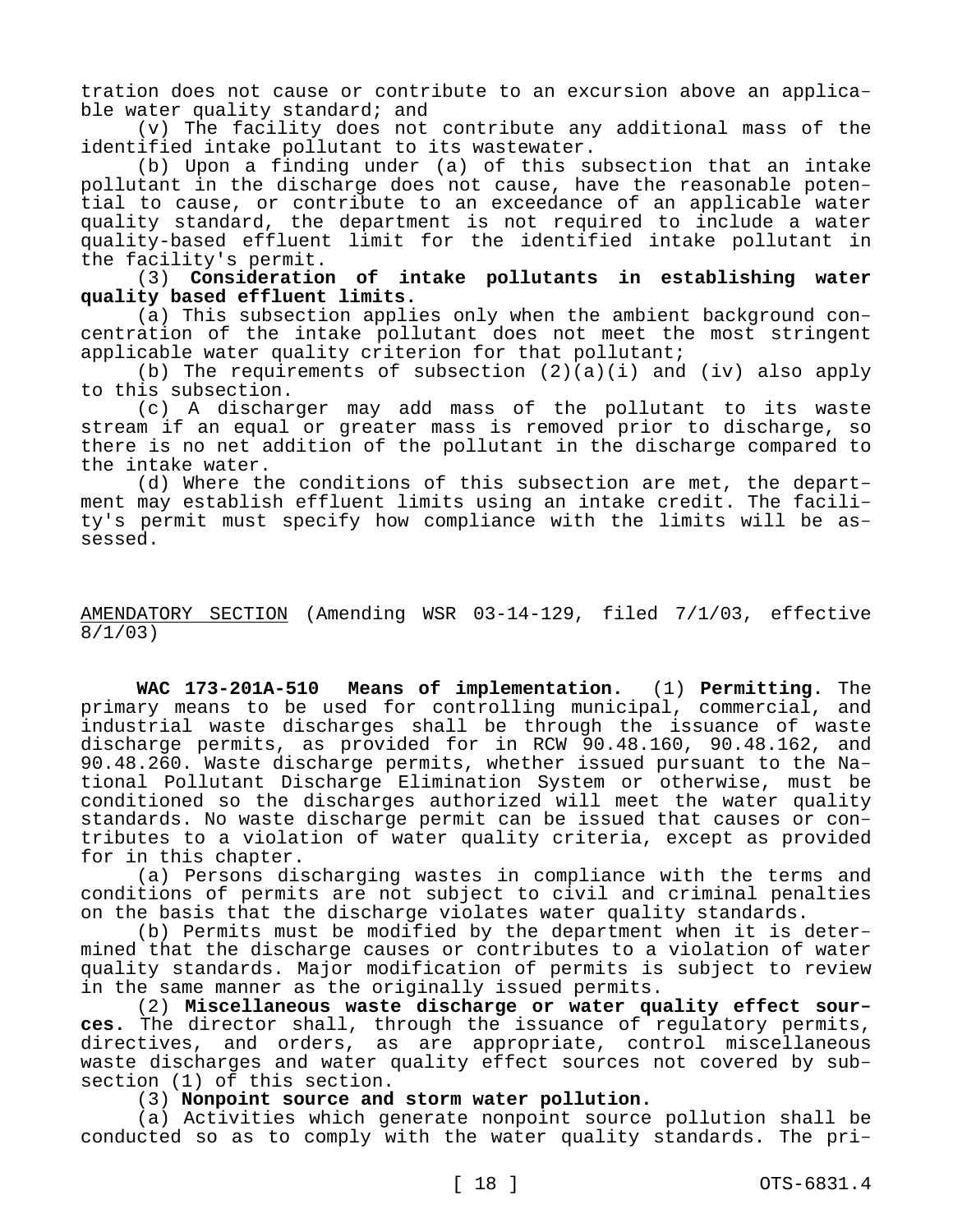mary means to be used for requiring compliance with the standards shall be through best management practices required in waste discharge permits, rules, orders, and directives issued by the department for activities which generate nonpoint source pollution.

(b) Best management practices shall be applied so that when all appropriate combinations of individual best management practices are utilized, violation of water quality criteria shall be prevented. If a discharger is applying all best management practices appropriate or required by the department and a violation of water quality criteria occurs, the discharger shall modify existing practices or apply further water pollution control measures, selected or approved by the department, to achieve compliance with water quality criteria. Best management practices established in permits, orders, rules, or directives of the department shall be reviewed and modified, as appropriate, so as to achieve compliance with water quality criteria.

(c) Activities which contribute to nonpoint source pollution shall be conducted utilizing best management practices to prevent violation of water quality criteria. When applicable best management practices are not being implemented, the department may conclude individual activities are causing pollution in violation of RCW 90.48.080. In these situations, the department may pursue orders, directives, permits, or civil or criminal sanctions to gain compliance with the standards.

(d) Activities which cause pollution of storm water shall be conducted so as to comply with the water quality standards. The primary means to be used for requiring compliance with the standards shall be through best management practices required in waste discharge permits, rules, orders, and directives issued by the department for activities which generate storm water pollution. The consideration and control procedures in (b) and (c) of this subsection apply to the control of pollutants in storm water.

(4) **General allowance for compliance schedules.**

(a) Permits( $(\tau)$ ) and orders( $(\tau)$  and directives of)) issued by the department for existing discharges may include a schedule for achieving compliance with effluent limits and water quality ((eriteria contained in this chapter)) standards that apply to:

(i) Aquatic life uses; and

(ii) Uses other than aquatic life.

((Such)) (b) Schedules of compliance shall be developed to ensure final compliance with all water quality-based effluent limits and the water quality standards in the shortest practicable time. ((Decisions regarding)) The department will decide whether to issue schedules of compliance (( $\text{with}$  be made)) on a case-by-case basis ((by the department)). Schedules of compliance may not be issued for new discharges. Examples of schedules of compliance that may be issued ( $\theta$  +  $\theta$  +  $\theta$  +  $\theta$  +  $\theta$  +  $\theta$  +  $\theta$  +  $\theta$  +  $\theta$  +  $\theta$  +  $\theta$  +  $\theta$  +  $\theta$  +  $\theta$  +  $\theta$  +  $\theta$  +  $\theta$  +  $\theta$  +  $\theta$  +  $\theta$  +  $\theta$  +  $\theta$  +  $\theta$  +  $\theta$ for)) include:

(i) Construction of necessary treatment capability;

(ii) Implementation of necessary best management practices;

(iii) Implementation of additional storm water best management practices for discharges determined not to meet water quality ((erite- $\overline{\text{ria}}$ ) standards following implementation of an initial set of best management practices; and

(iv) Completion of necessary water quality studies( $(i + or (v)$  resolution of a pending water quality standards' issue through rule-making action)) related to implementation of permit requirements to meet effluent limits.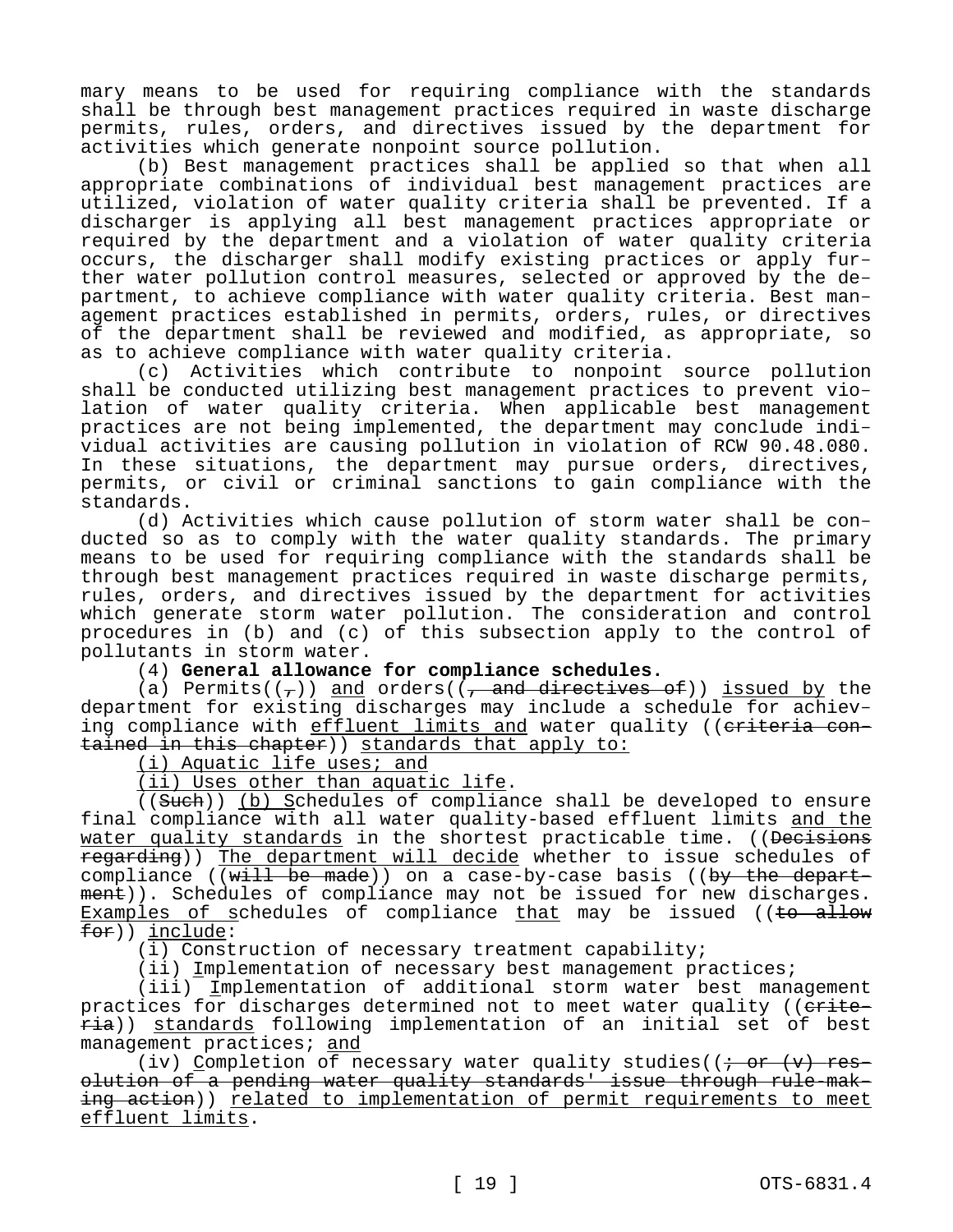$((+b))$  (c) For the period of time during which compliance with water quality ((criteria)) standards is deferred, interim effluent ((limitations)) limits shall be formally established, based on the best professional judgment of the department. Interim effluent ( $\frac{1}{\text{limit}}$ tations)) limits may be numeric or nonnumeric (e.g., construction of necessary facilities by a specified date as contained in an ((ecology)) order or permit), or both.

 $((+e))$  (d) Prior to establishing a schedule of compliance, the department shall require the discharger to evaluate the possibility of achieving water quality ((eriteria)) standards via nonconstruction changes (e.g., facility operation, pollution prevention). Schedules of compliance ((may in no case exceed ten years, and)) shall meet requirements in WAC 173-220-140 and shall require compliance with the specified requirements as soon as practicable. Compliance schedules shall generally not exceed the term of any permit unless the department determines that a longer time period is needed to come into compliance with the applicable water quality standards.

(e) When an approved total maximum daily load, or TMDL, has established waste load allocations for permitted dischargers, a longer period of time for a compliance schedule may be authorized if the department has determined that:

(i) The permittee is not able to meet its waste load allocation in the TMDL solely by controlling and treating its own effluent;

(ii) The permittee has made significant progress to reduce pollutant loading during the term of the permit;

(iii) The permittee is meeting all of its requirements under the TMDL as soon as possible; and

(iv) Actions specified in the compliance schedule are sufficient to achieve water quality standards as soon as possible.

(5) **Compliance schedules for dams:**

(a) All dams in the state of Washington must comply with the provisions of this chapter.

(b) For dams that cause or contribute to a violation of the water quality standards, the dam owner must develop a water quality attainment plan that provides a detailed strategy for achieving compliance. The plan must include:

(i) A compliance schedule that does not exceed ten years;

(ii) Identification of all reasonable and feasible improvements that could be used to meet standards, or if meeting the standards is not attainable, then to achieve the highest attainable level of improvement;

(iii) Any department-approved gas abatement plan as described in WAC 173-201A-200 (1)(f)(ii);

(iv) Analytical methods that will be used to evaluate all reasonable and feasible improvements;

(v) Water quality monitoring, which will be used by the department to track the progress in achieving compliance with the state water quality standards; and

(vi) Benchmarks and reporting sufficient for the department to track the applicant's progress toward implementing the plan within the designated time period.

(c) The plan must ensure compliance with all applicable water quality criteria, as well as any other requirements established by the department (such as through a total maximum daily load, or TMDL, analysis).

(d) If the department is acting on an application for a water quality certification, the approved water quality attainment plan may